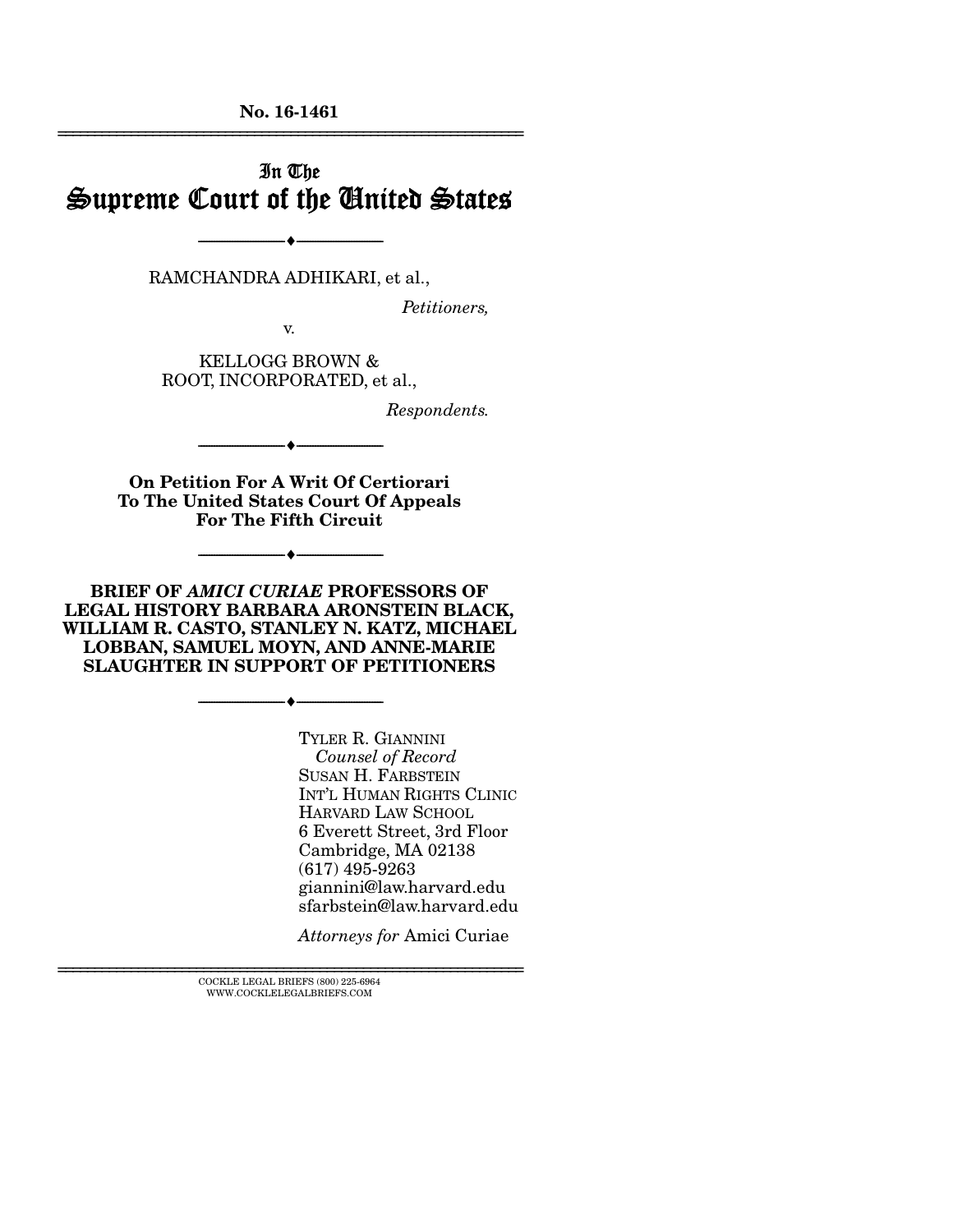## TABLE OF CONTENTS

| ×<br>٧ |
|--------|
|--------|

|                                                                                                                                                                                                            | i              |
|------------------------------------------------------------------------------------------------------------------------------------------------------------------------------------------------------------|----------------|
|                                                                                                                                                                                                            | iii            |
| INTEREST OF THE AMICI CURIAE                                                                                                                                                                               | 1              |
| SUMMARY OF ARGUMENT                                                                                                                                                                                        | $\overline{2}$ |
|                                                                                                                                                                                                            | 5              |
| BY ENACTING THE ALIEN TORT STAT-<br>I.<br>UTE, THE UNITED STATES CREATED A<br>FEDERAL FORUM TO FULFILL ITS RE-<br>SPONSIBILITY TO ADDRESS ITS SUB-<br>JECTS' WRONGS, WHEREVER THEY                         | 5              |
| A. Under the Law of Nations, Sovereigns<br>Were Responsible for Redressing Their<br>Subjects' Wrongs; Otherwise, the Sover-<br>eign Would be Viewed as an Accomplice                                       | 6              |
| The United States Created the ATS to<br>В.<br>Enforce the Law of Nations and Meet<br>Its International Obligations                                                                                         | 9              |
| SINCE AT LEAST THE SEVENTEENTH<br>II.<br>CENTURY, COURTS HAVE RECOGNIZED<br>THAT SOVEREIGNS ARE RESPONSI-<br>BLE FOR, AND ARE EXPECTED TO PRO-<br>REDRESS FOR, CONDUCT OF<br>VIDE<br>THEIR SUBJECTS ABROAD | 13             |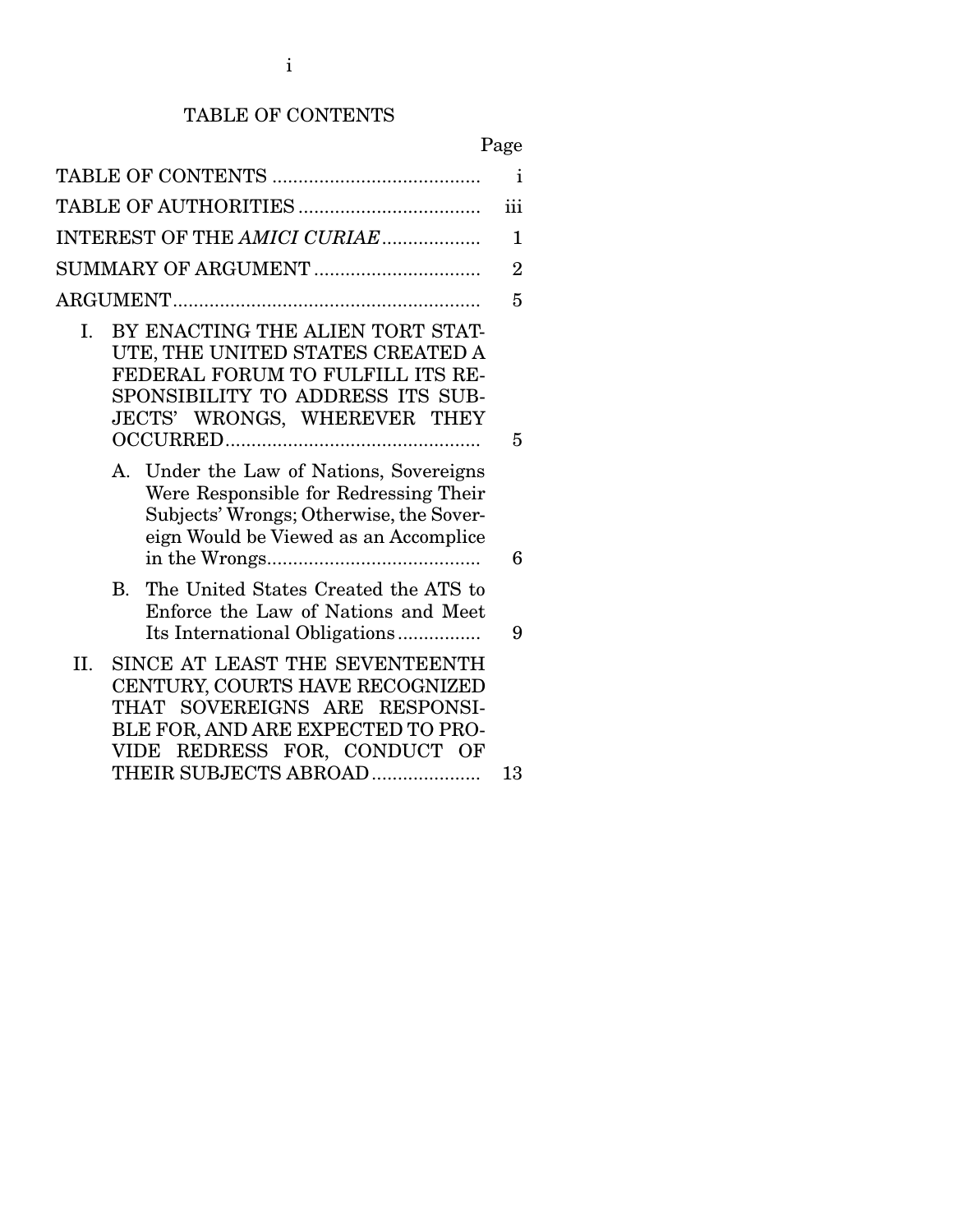## TABLE OF CONTENTS – Continued

## Page

| А.         | Eighteenth-Century English Courts Pro-<br>vided Civil Redress for Wrongs by Eng-<br>lish Subjects No Matter Where the     | 13 |
|------------|---------------------------------------------------------------------------------------------------------------------------|----|
| <b>B.</b>  | U.S. Courts and Jurists Followed the<br>Established Rule of Providing Civil Li-<br>ability for U.S. Subjects' Wrongs Com- | 16 |
|            |                                                                                                                           |    |
|            | 1. Breaches of Neutrality and Territo-                                                                                    | 16 |
|            | 2. Piracy, Slave Trade, and Great Crimes                                                                                  |    |
|            |                                                                                                                           | 19 |
|            | i.                                                                                                                        | 20 |
|            |                                                                                                                           | 22 |
| CONCLUSION |                                                                                                                           | 25 |
|            |                                                                                                                           |    |

## APPENDIX

| APPENDIX A: List of <i>Amici Curiae</i> App. 1                                      |
|-------------------------------------------------------------------------------------|
| APPENDIX B: Memorial of Zachary Macaulay<br>and John Tilley (Nov. 28, 1794)  App. 2 |
| APPENDIX C: Letter from George Hammond                                              |
|                                                                                     |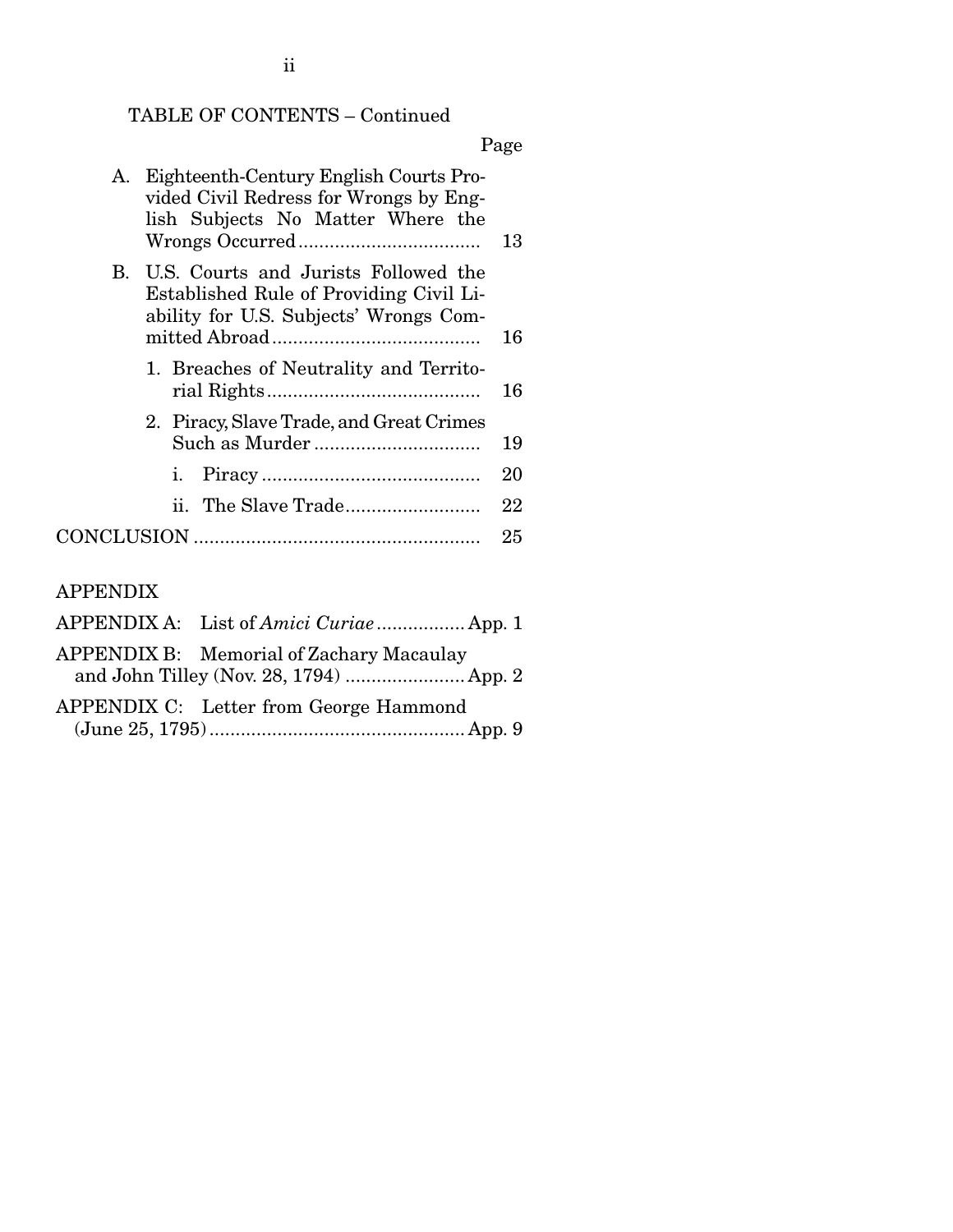# Page

## CASES

| Chisholm v. Georgia, 2 U.S. (2 Dall.) 419 (1793)10                                       |
|------------------------------------------------------------------------------------------|
| Dutton v. Howell, [1693] 1 Eng. Rep. 17 (H.L.), 1                                        |
| Eachus v. Trs. of the Ill. & Mich. Canal, 17 Ill.                                        |
| Gardner v. Thomas, 14 Johns. 134 (N.Y. Sup. Ct.                                          |
| Henfield's Case, 11 F. Cas. 1099 (C.C.D. Pa. 1793)7                                      |
| Kiobel v. Royal Dutch Petroleum Co., 133 S. Ct.                                          |
| Mostyn v. Fabrigas, [1774] 98 Eng. Rep. 1021                                             |
| <i>Nicol v. Verelst,</i> [1779] 96 Eng. Rep. 751 (K.B.), 2                               |
| Rafael v. Verelst, [1775] 96 Eng. Rep. 579 (K.B.),                                       |
| Respublica v. De Longchamps, 1 U.S. (1 Dall.)                                            |
| Sosa v. Alvarez-Machain, 542 U.S. 692 (2004)  1, 9, 12                                   |
| Talbot v. Jansen, 3 U.S. (3 Dall.) 133 (1795) 17                                         |
| The Antelope, 23 U.S. (10 Wheat.) 66 (1825)22, 23                                        |
| The Case of Thomas Skinner, Merchant v. The<br>East India Company, (1666) 6 State Trials |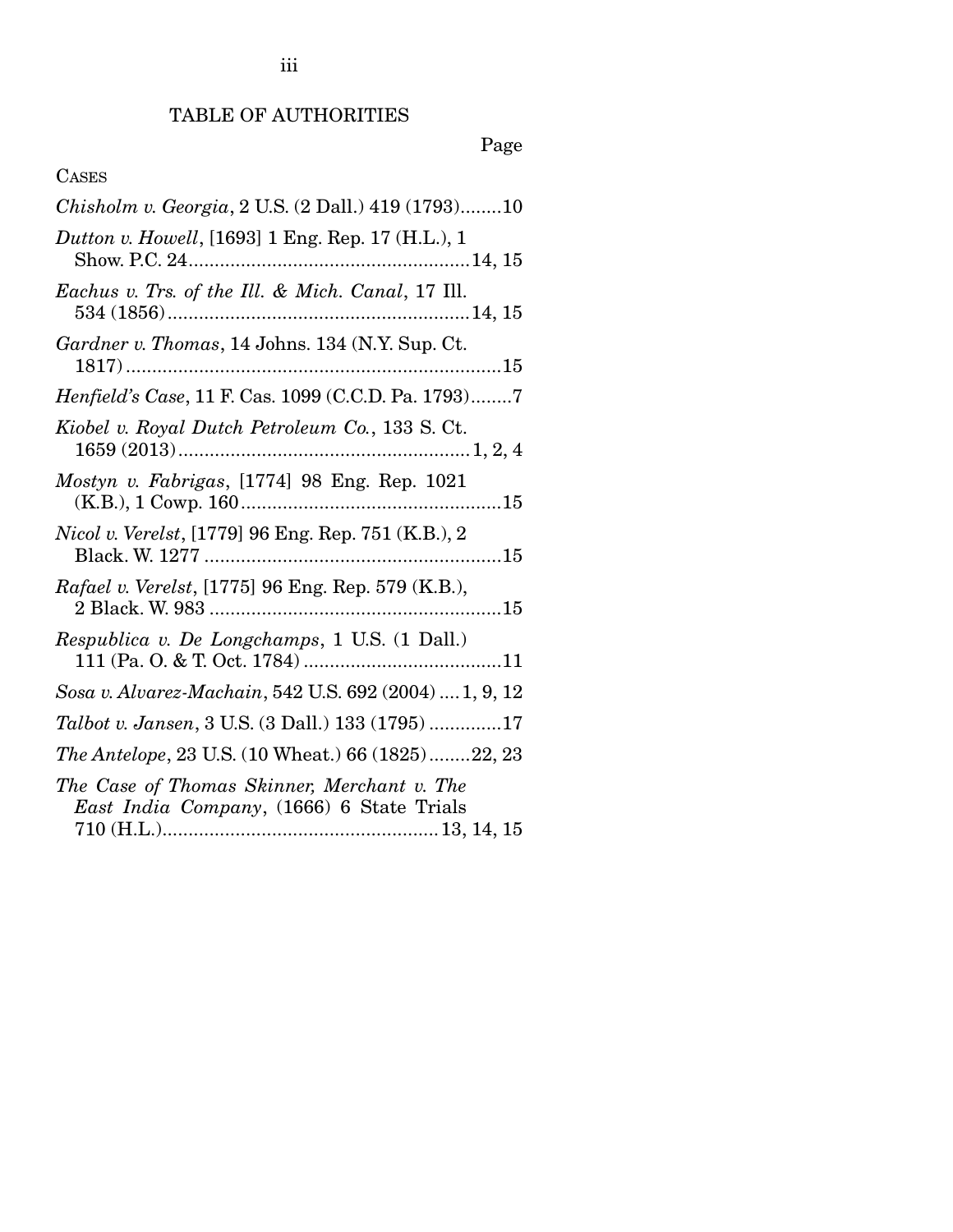## TABLE OF AUTHORITIES – Continued

|                                                        | Page |
|--------------------------------------------------------|------|
| <i>The Malek Adhel</i> , 43 U.S. (2 How.) 210 (1844)22 |      |
| The Schooner Exch. v. McFaddon, 11 U.S. (7             |      |
| United States v. Furlong, alias Hobson, 18 U.S.        |      |
| United States v. Palmer, 16 U.S. (3 Wheat.) 610        |      |
| United States v. Robins, 27 F. Cas. 825 (D.S.C.        |      |
| United States v. Smith, 18 U.S. (5 Wheat.) 153         |      |
| United States v. The La Jeune Eugenie, 26 F. Cas.      |      |

## **STATUTES**

| An Act for the Punishment of Certain Crimes<br>Against the United States, ch. $9, § 8, 1$ Stat.       |  |
|-------------------------------------------------------------------------------------------------------|--|
|                                                                                                       |  |
| An Act to Establish the Judicial Courts of the<br>United States, ch. 20, § 9, 1 Stat. 73 (1789) 3, 12 |  |
| An Act to Protect the Commerce of the United<br>States, and Punish the Crime of Piracy, ch. 77,       |  |
|                                                                                                       |  |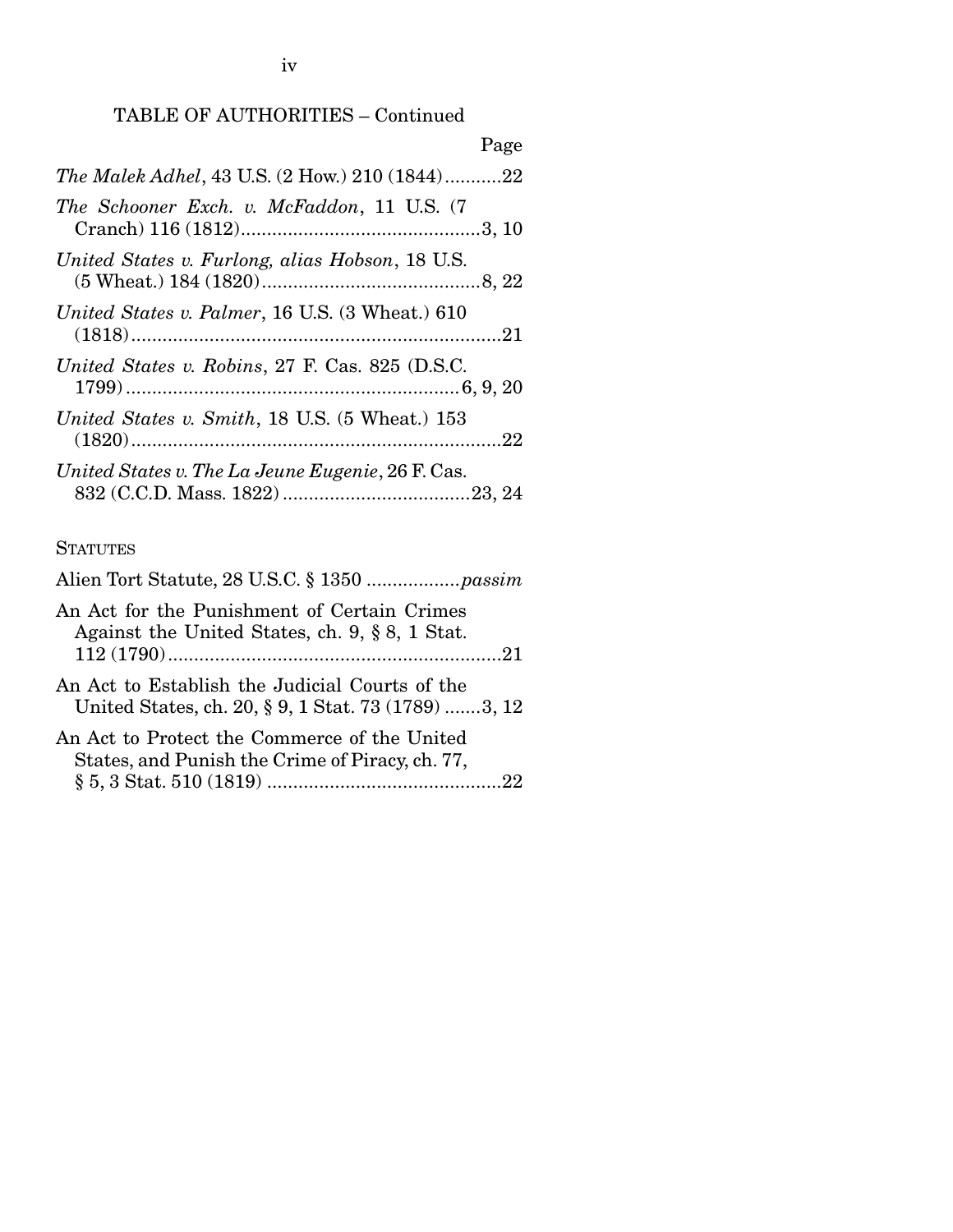## TABLE OF AUTHORITIES – Continued

## Page

## OTHER AUTHORITIES

| 21 Journals of the Continental Congress 1774-                                                                                                      |
|----------------------------------------------------------------------------------------------------------------------------------------------------|
| Br. of Prof. of Legal History as Amici Curiae in<br>Support of Petitioners, Jesner v. Arab Bank,<br>June 26, 2017 (S. Ct. No. 16-499) 3            |
| Anne-Marie Burley [Slaughter], The Alien Tort<br>Statute and the Judiciary Act of 1789: A Badge                                                    |
| Breach of Neutrality, 1 U.S. Op. Att'y Gen. 57                                                                                                     |
| Emmerich de Vattel, Law of Nations (Joseph<br>Chitty, trans. and ed., T. & J. W. Johnson & Co.                                                     |
| James Kent, 1 Commentaries on American Law                                                                                                         |
| James Madison, Speech in Convention of Virginia,<br>in The Debates in the Several State Conventions<br>on the Adoption of the Federal Constitution |
| Joseph Chitty, 1 A Practical Treatise on Plead-<br>ing, and on the Parties to Actions, and the                                                     |
| T. Rutherforth, <i>Institutes of Natural Law</i>                                                                                                   |
| Territorial Rights - Florida, 1 U.S. Op. Att'y                                                                                                     |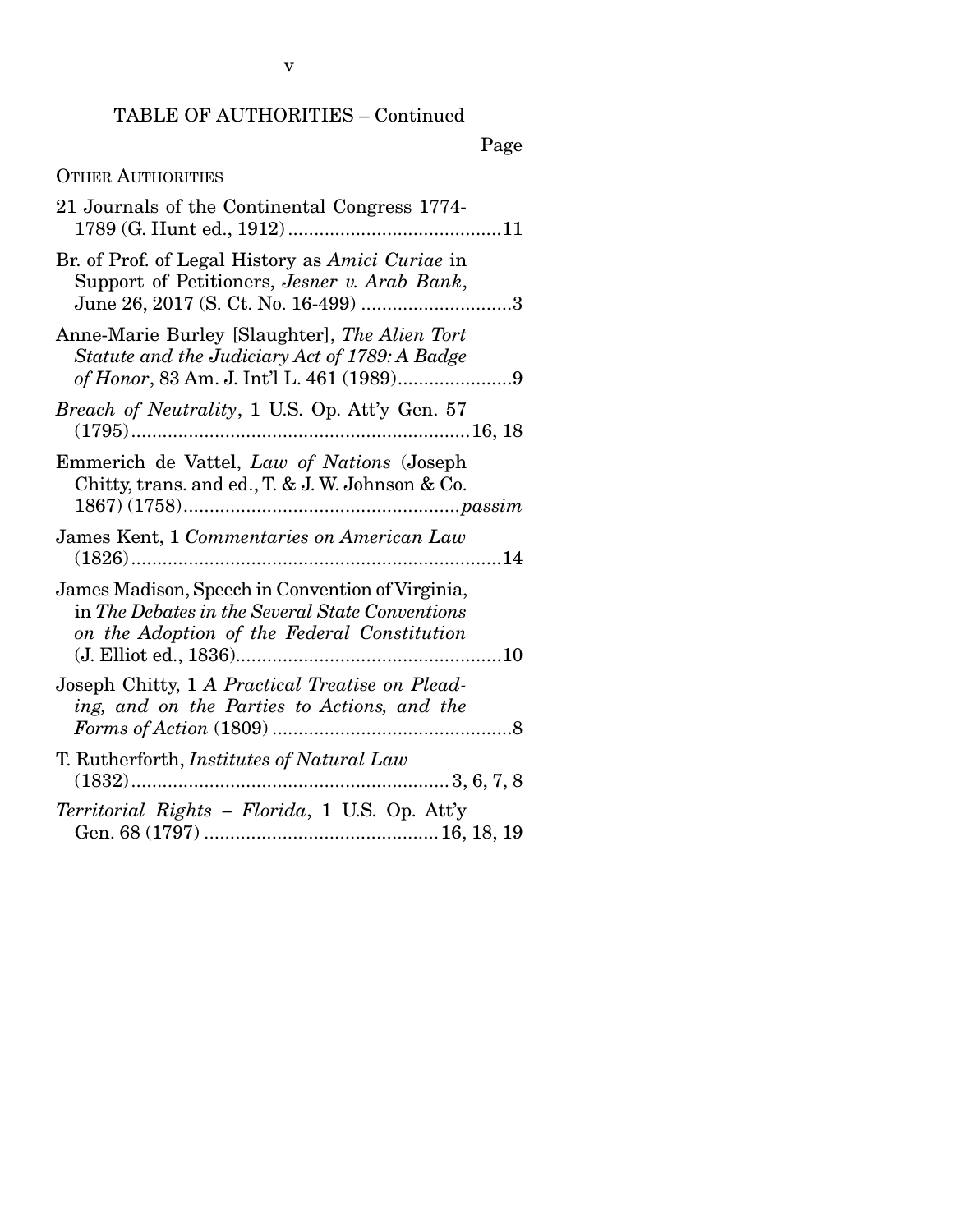## TABLE OF AUTHORITIES – Continued

| Page                                          |
|-----------------------------------------------|
|                                               |
|                                               |
|                                               |
|                                               |
| Laws of England (G. Sharswood ed., 1886)9, 10 |
|                                               |
|                                               |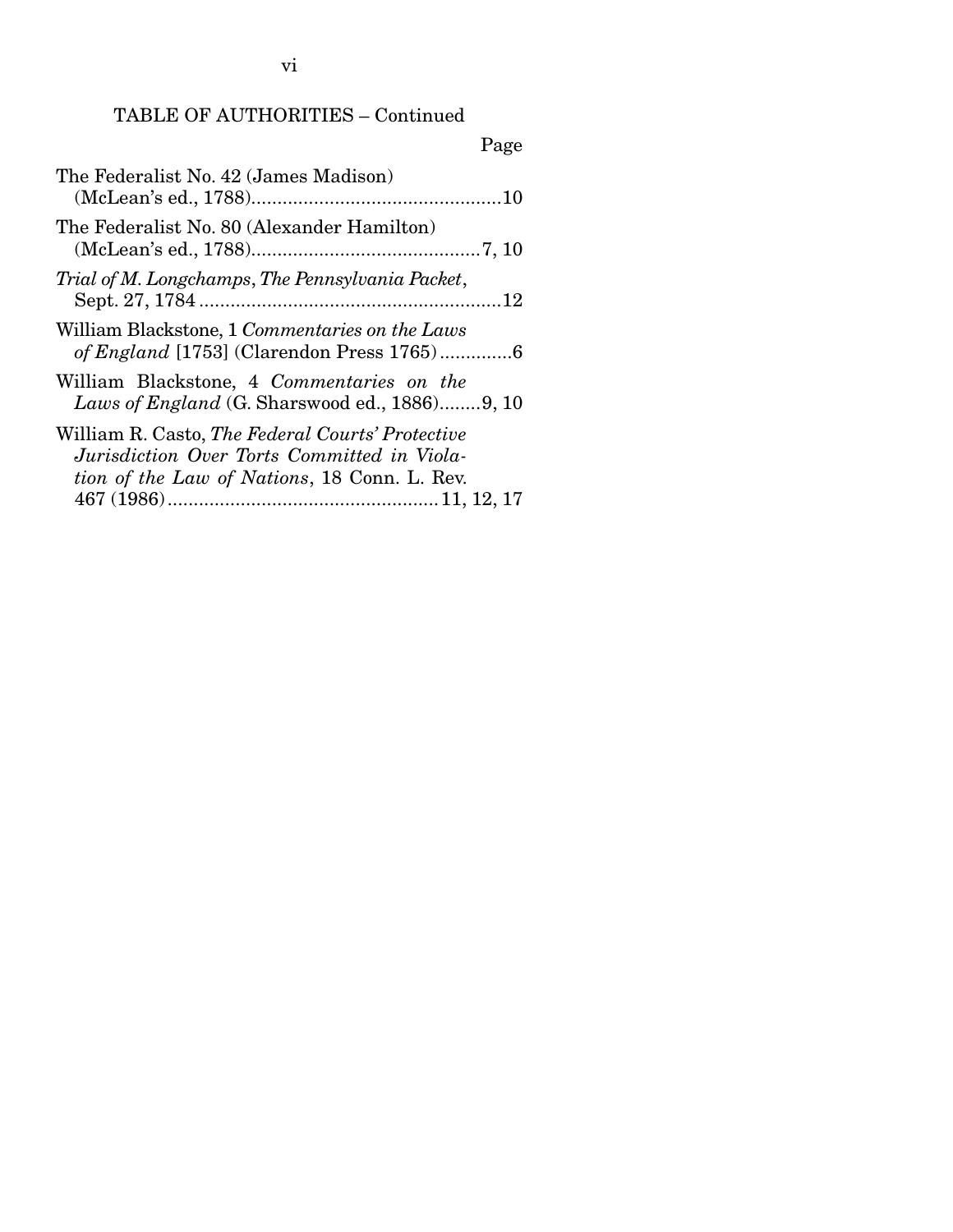## INTEREST OF THE *AMICI CURIAE*

 *Amici curiae* respectfully submit this brief pursuant to Supreme Court Rule 37 in support of Petitioners.1 *Amici* (listed in Appendix A) are professors of legal history who have an interest in the proper understanding and interpretation of the Alien Tort Statute ("ATS"), 28 U.S.C. § 1350, and of this Court's decisions in *Kiobel v. Royal Dutch Petroleum Co.*, 133 S. Ct. 1659 (2013), and *Sosa v. Alvarez-Machain*, 542 U.S. 692 (2004). Among the *amici* are individuals who filed an *amicus curiae* brief in *Sosa*, 2 the position of which this Court adopted in Part III of its opinion. *See* 542 U.S. at 713-14. Several of the *amici* also filed two *amici curiae*  briefs in *Kiobel* concerning the historical context of the ATS.<sup>3</sup>

*Amici* believe that history provides meaningful guidance in applying *Kiobel*'s directive that ATS claims must "touch and concern the territory of the United States." *Kiobel*, 133 S. Ct. at 1669. *Amici* respectfully urge this Court to recognize liability under the ATS for wrongs committed by U.S. subjects

<sup>&</sup>lt;sup>1</sup> The parties have consented to the filing. No counsel for a party authored this brief in whole or in part, and no such counsel or party made a monetary contribution to fund the preparation or submission of this brief. No persons other than the *amici* or their counsel made a monetary contribution to this brief 's preparation or submission.

<sup>2</sup> The *amici* who joined the *Sosa* brief are William R. Casto and Anne-Marie Slaughter.

<sup>3</sup> The *amici* who joined the *Kiobel* briefs are Barbara Aronstein Black, William R. Casto, Stanley N. Katz, Michael Lobban, and Anne-Marie Slaughter.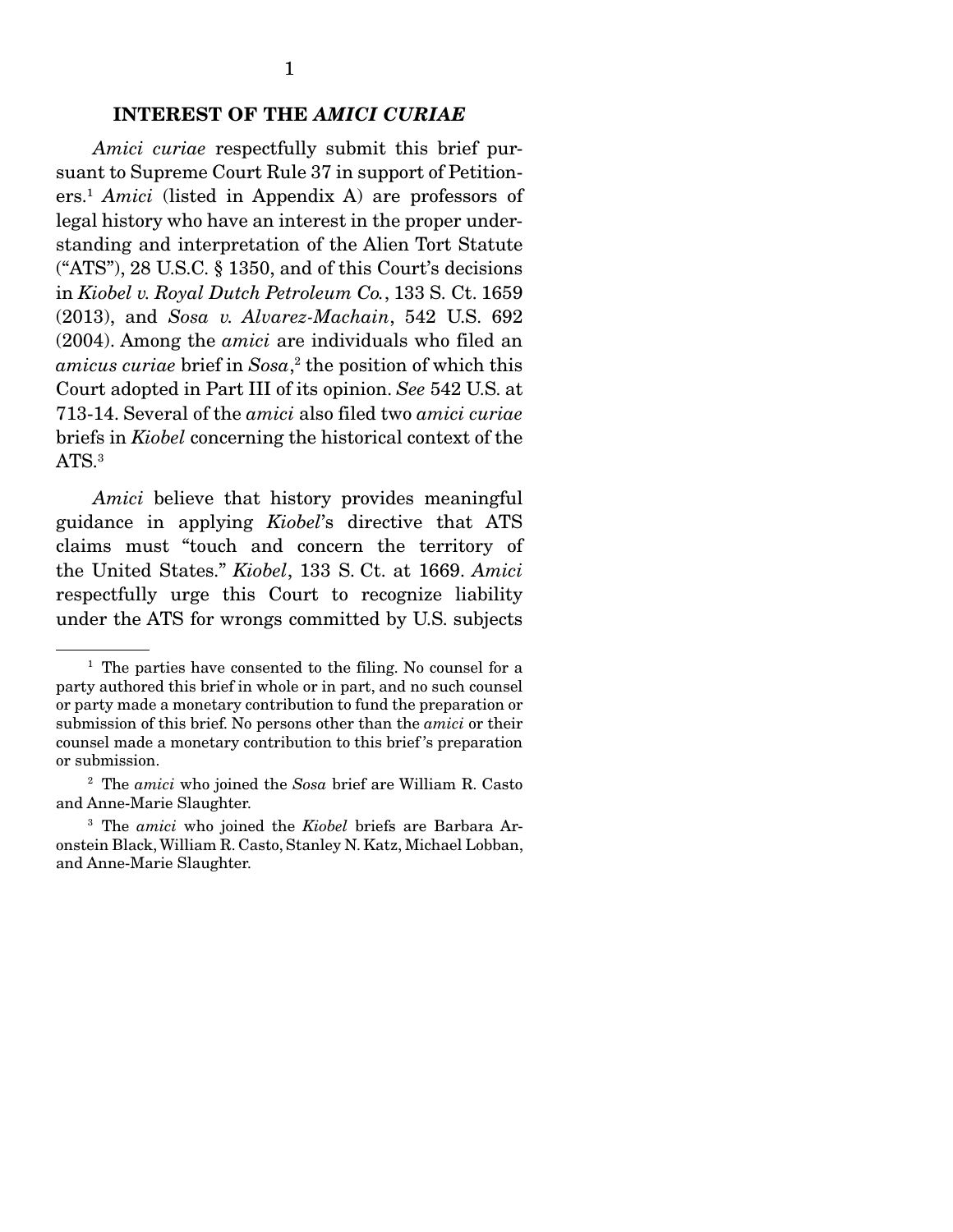including, as in this case, a U.S. corporate defendant. Any other interpretation would be anathema to the Founders' intent, in enacting the ATS, to avoid conflicts with other nations. *Kiobel* articulated the very same historical interest. *See* 133 S. Ct. at 1664. Thus, recognizing ATS claims against U.S. actors is consistent with both *Kiobel* and the history and purpose of the statute.

#### SUMMARY OF ARGUMENT

--------------------------------- ---------------------------------

 The law of nations developed in part to address the needs of the international community, which included enforcing universally accepted prohibitions on heinous acts. In joining the community of nations after independence, the United States became responsible for enforcing the law of nations. This responsibility required sovereigns to provide redress for law of nations violations in at least three circumstances: When the violation occurred on the sovereign's territory; when the violation was committed by someone owing temporary or permanent allegiance to a sovereign; and when a perpetrator used the sovereign's territory as a safe harbor to avoid punishment for having committed great wrongs. Although the Founders would not have included "touch and concern the territory," *Kiobel v. Royal Dutch Petroleum Co.*, 133 S. Ct. 1659, 1669 (2013), in a jurisdictional statute like the Alien Tort Statute ("ATS"), 28 U.S.C. § 1350, well-established obligations from the Founders' era and before indicate that jurists and courts would have viewed all three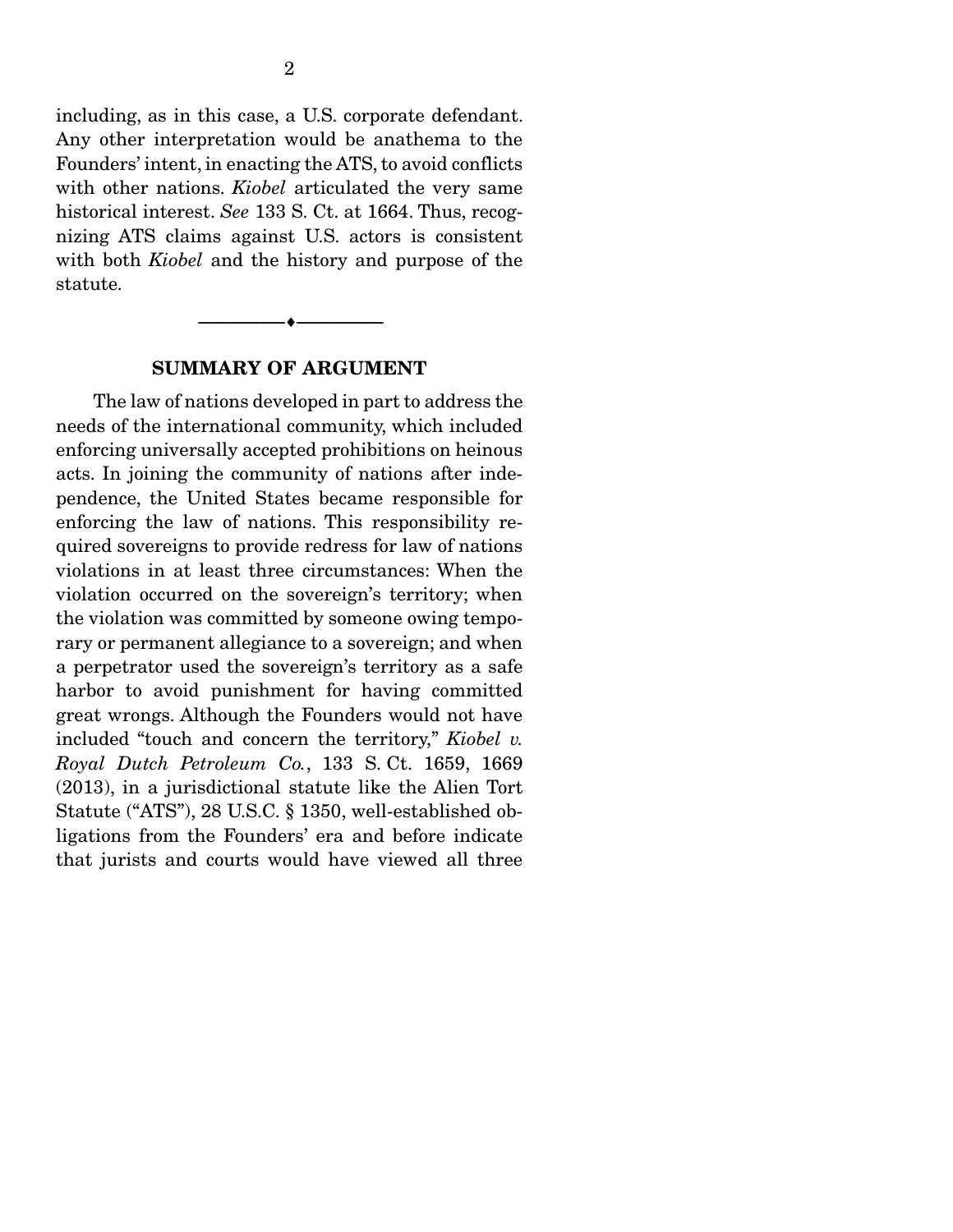circumstances as touching and concerning the United States.4 To address these various circumstances, the First Congress used multiple mechanisms – both criminal and civil – to enforce the law of nations; the ATS was one such mechanism created to provide civil redress.5

 Under the law of nations, if a sovereign did not remedy wrongs committed by its "subjects,"6 it risked

<sup>4</sup> The instant case involves an injury outside the United States by a U.S. corporation; allegations include conduct that took place in the United States. While this case concerns a U.S. defendant, it also raises questions about U.S. territorial jurisdiction and safe harbor principles.

<sup>&</sup>lt;sup>5</sup> The ATS was originally enacted as part of An Act to Establish the Judicial Courts of the United States, ch. 20, § 9, 1 Stat. 73, 77 (1789) ("Judiciary Act"). The text has not meaningfully changed, and any changes do not affect this brief 's analysis.

<sup>6</sup> In this brief, the term "subjects" includes citizens, residents, or inhabitants. *See* Emmerich de Vattel, *Law of Nations*, bk. 1, ch. 19, §§ 212-13 (Joseph Chitty, trans. and ed., T. & J. W. Johnson & Co. 1867) (1758). "Temporary subjects" are persons who owe temporary allegiance to the sovereign because they are present within the sovereign's territory, such as foreigners seeking safe harbor for abuses. T. Rutherforth, *Institutes of Natural Law*, bk. 2, ch. 9, § 12 (1832); *see also id*. at bk. 2, ch. 5, § 6 (discussing state's civil jurisdiction based on "temporary civil union" and "temporary subjects" who agree to "conform to its laws, whilst they are there"); Vattel, *supra*, at bk. 2, ch. 8, § 101 (foreigner "tacitly submits to [the general laws of the sovereign] as soon as he enters the country"); *The Schooner Exch. v. McFaddon*, 11 U.S. (7 Cranch) 116, 144 (1812).

In addition, the Founders would have made no distinction between a natural and juridical entity when considering the liability of a defendant under the ATS. *See generally* Br. of Prof. of Legal History as *Amici Curiae* in Support of Petitioners, *Jesner v. Arab Bank*, June 26, 2017 (S. Ct. No. 16-499).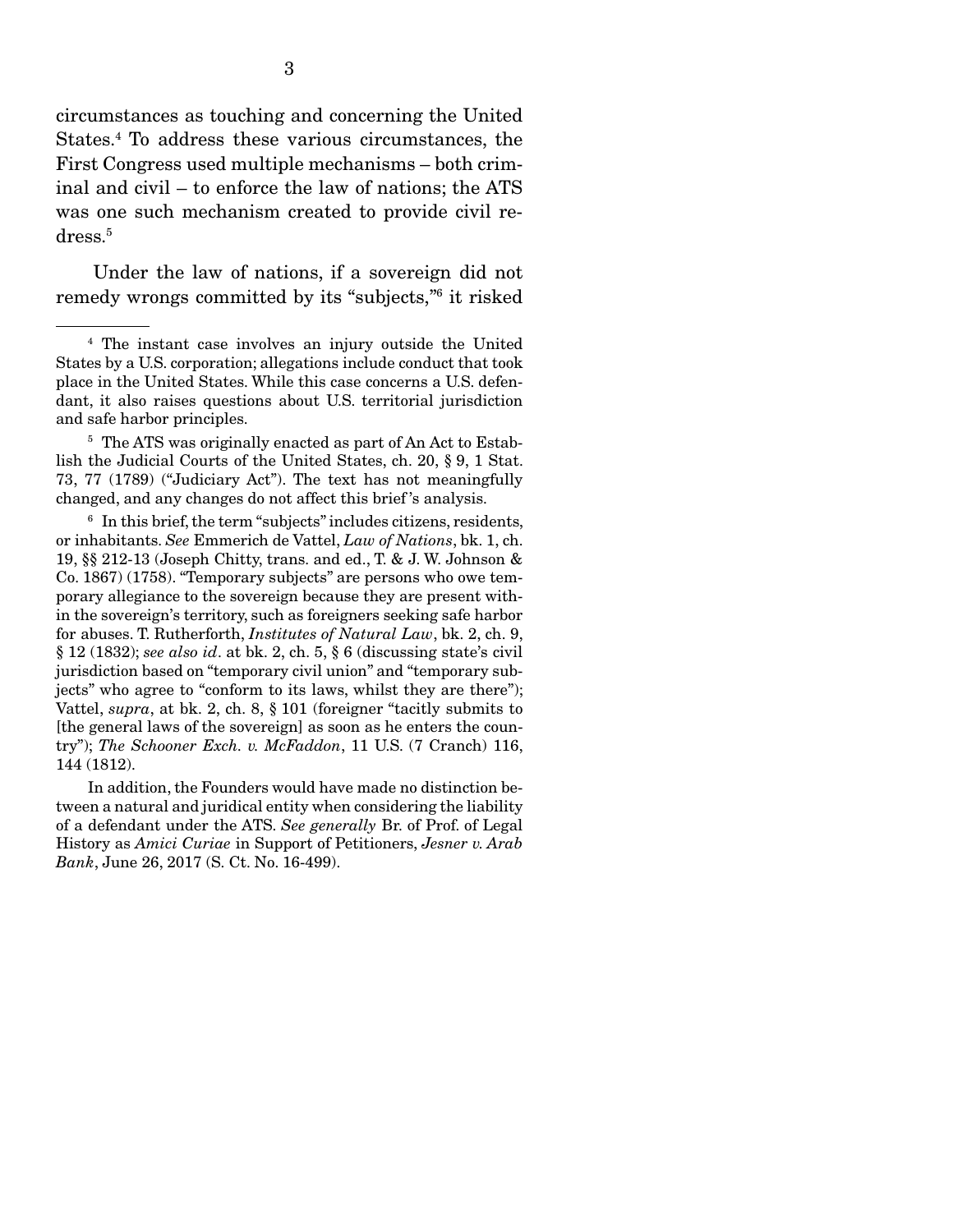becoming an accomplice, which could lead to international discord and strife. Centuries of English and American jurisprudence and laws, including the ATS, demonstrate unbroken commitment to upholding this rule.7 For example, in 1795, when faced with potential conflict with Britain, Attorney General William Bradford clearly identified the ATS as a mechanism for foreigners to sue those subject to U.S. jurisdiction for breaching neutrality (in violation of the law of nations) on foreign territory. Similarly, in 1797, Attorney General Charles Lee presumed that the United States could provide a remedy in U.S. courts if U.S. subjects violated territorial rights in Spanish Florida. These cases, as well as others dating to the 1600s in England, show the United States and other sovereigns consistently felt obligated to offer remedies when their sovereign subjects had committed law of nations violations such as piracy, breaches of neutrality or territorial rights, and, eventually, slave-trading. To interpret the ATS not to apply when a U.S. subject commits torts in violation of the law of nations would thus contravene centuries of jurisprudence and undermine the statute's original intent and purpose.

--------------------------------- ---------------------------------

<sup>7</sup> In a case involving foreign defendants, *Kiobel* noted "that the ATS was [not] passed to make the United States a uniquely hospitable forum for the enforcement of international norms," especially for a "fledgling Republic[,] struggling to receive international recognition." 133 S. Ct. at 1668. For claims against its own subjects, however, the young nation would have been *expected* to provide a forum for redress to align U.S. practice with that of the community of nations.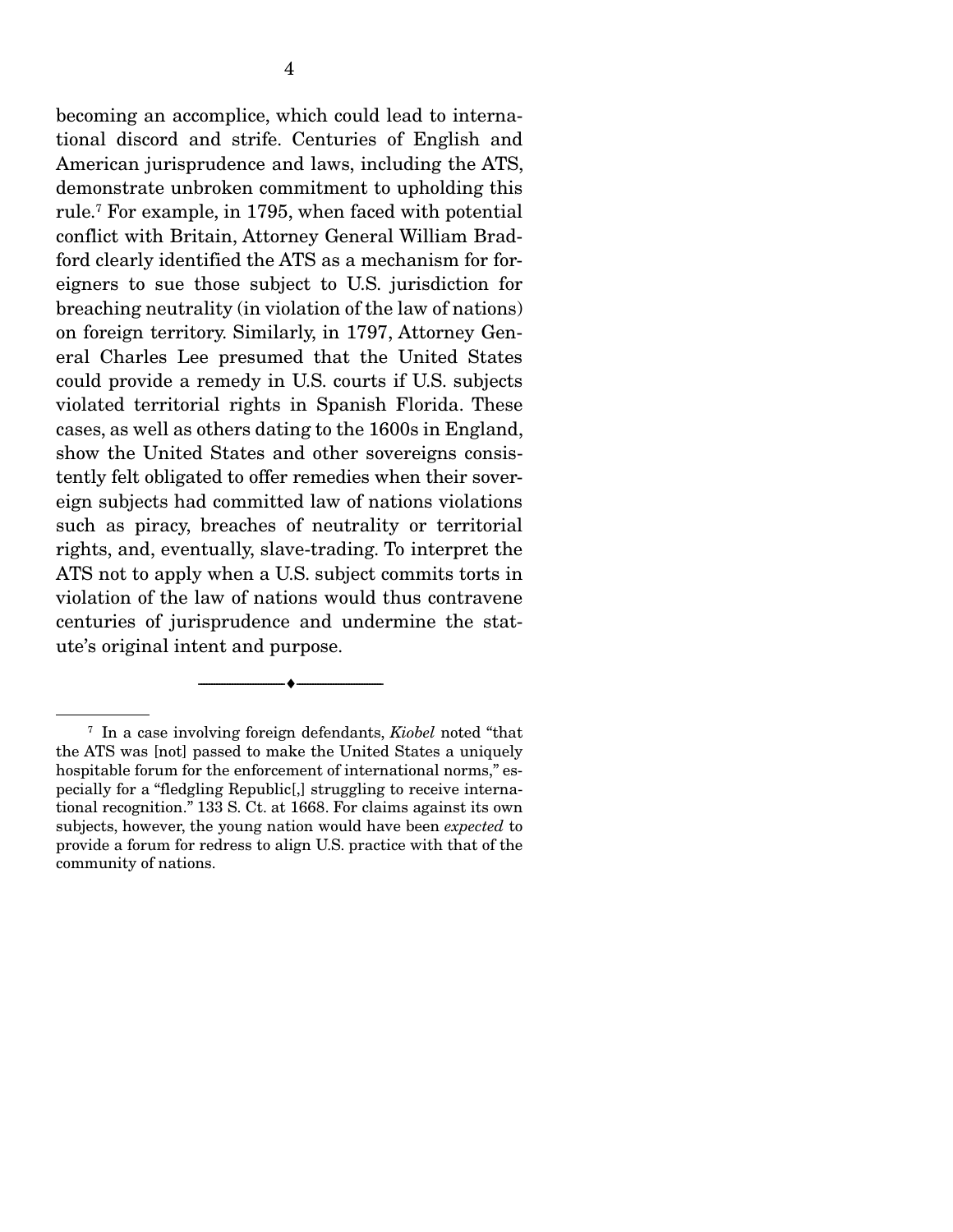#### ARGUMENT

## I. BY ENACTING THE ALIEN TORT STATUTE, THE UNITED STATES CREATED A FED-ERAL FORUM TO FULFILL ITS RESPON-SIBILITY TO ADDRESS ITS SUBJECTS' WRONGS, WHEREVER THEY OCCURRED

 Like any legal regime, the law of nations developed multiple, concurrent, and overlapping jurisdictional schemes to address different problems. Sovereign states had jurisdiction to adjudicate both their own municipal laws<sup>8</sup> and the universally applicable law of nations. Indeed, at the time of the Founders, the law of nations was part of the common law, which was, in turn, incorporated into U.S. municipal law.

 Relatedly, a well-established principle provided that sovereigns had not only jurisdiction, but also the responsibility, to adjudicate in at least three circumstances: Violations that had been committed by their subjects wherever the violations occurred; matters involving safe harbor (by either sending persons back to the place of the wrong or providing redress); and violations within their territory. These sovereign obligations overlapped: For example, if the United States provided safe harbor to U.S. subjects, it incurred multiple obligations to act under the law of nations.

<sup>&</sup>lt;sup>8</sup> "Municipal law" includes all domestic laws, including federal and state laws.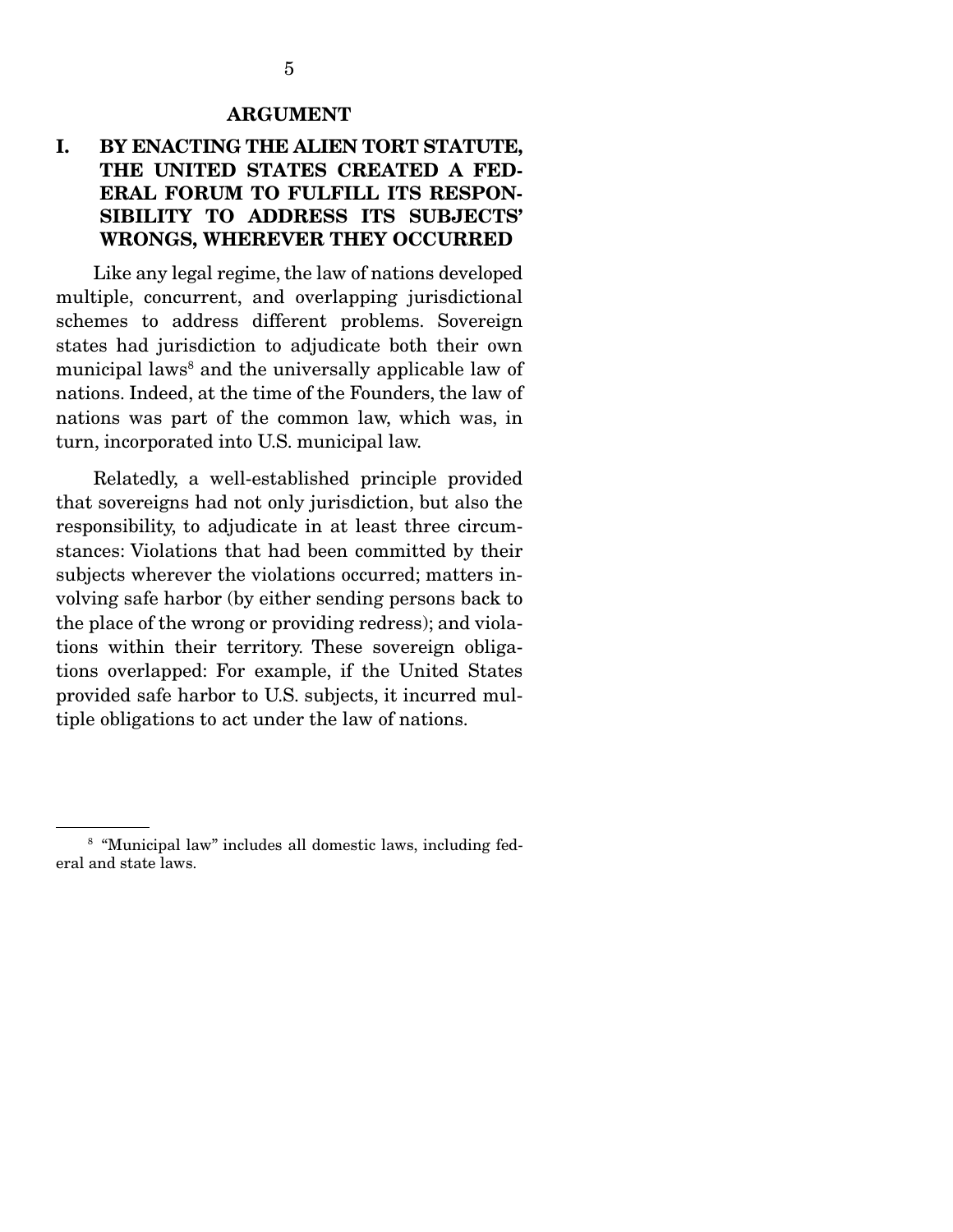### A. Under the Law of Nations, Sovereigns Were Responsible for Redressing Their Subjects' Wrongs; Otherwise, the Sovereign Would be Viewed as an Accomplice in the Wrongs

 When the ATS was enacted, the law of nations undisputedly required sovereigns to provide remedies for law of nations violations committed by those subject to their jurisdiction. In the treatise *Law of Nations*, which laid the foundation of modern international law, Emmerich de Vattel stated the rule:

[The sovereign] ought not to suffer his subjects to molest the subjects of other states, or to do them an injury, much less to give open, audacious offence to foreign powers, he ought to compel the transgressor to make reparation for the damage or injury, if possible, or to inflict on him an exemplary punishment; or finally, according the nature and circumstances of the case, to deliver him up to the offended state, to be there brought to justice.

Vattel, *supra*, at bk. 2, ch. 6, § 76; *see also* Rutherforth, *supra*, at bk. 2, ch. 5, § 6 (civil jurisdiction applies to sovereign subjects "whether they are within its territories or not"); William Blackstone, 1 *Commentaries on the Laws of England* [1753] \*359 (Clarendon Press 1765) (discussing "natural allegiance," duty of "universal and permanent" allegiance owed to one's sovereign's law); *United States v. Robins*, 27 F. Cas. 825, 861 (D.S.C. 1799) (No. 16,175) (summarizing speech by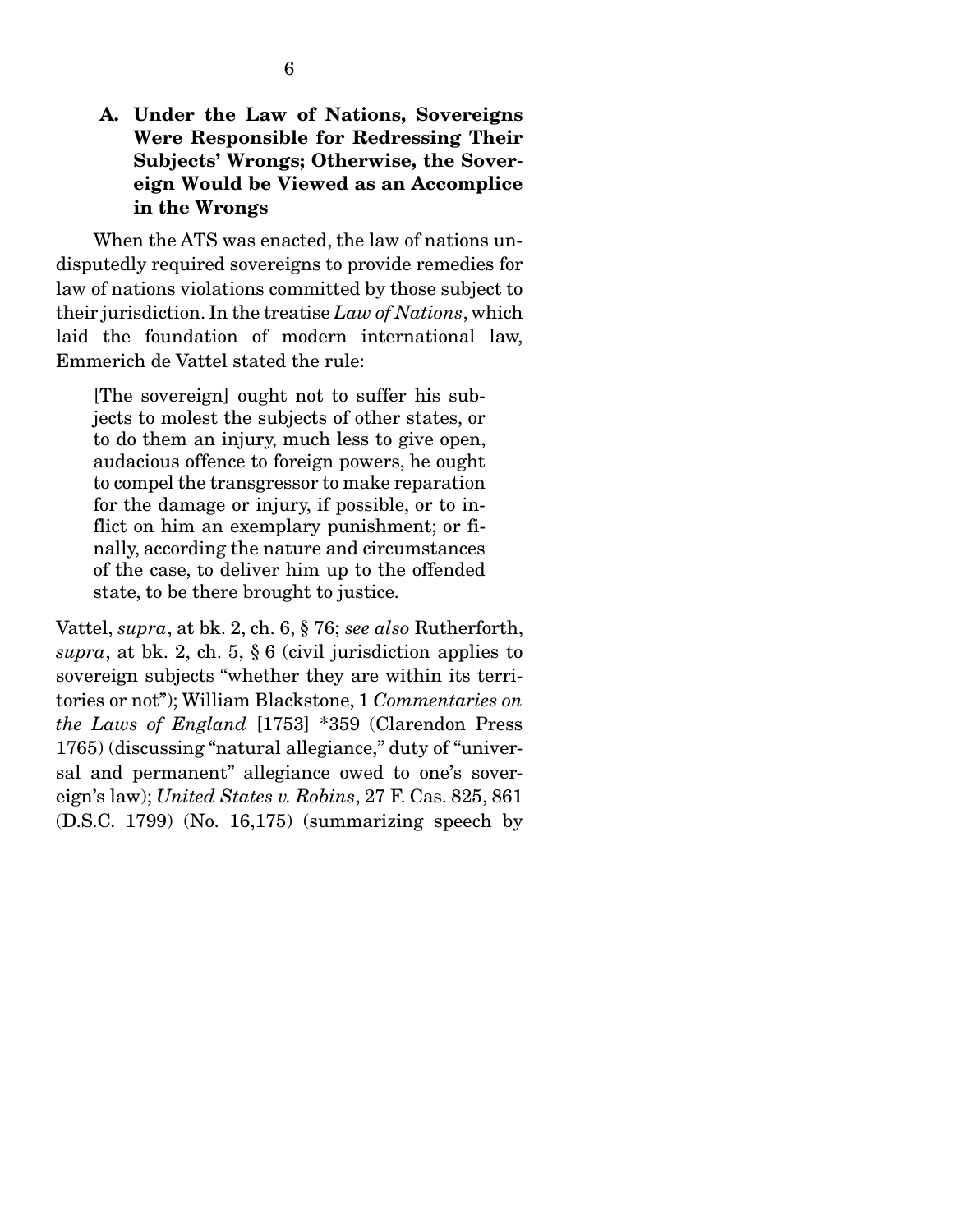John Marshall, stating "[t]he principle is, that the jurisdiction of a nation extends to the whole of its territory, and *to its own citizens in every part of the world*.") (emphasis added).

 Vattel explained that this rule was necessary because "[t]he sovereign who refuses to cause a reparation to be made of the damage caused by his subject, or punish the guilty, or in short, to deliver him up, renders himself in some measure an accomplice in the injury, and becomes responsible for it." Vattel, *supra*, at bk. 2, ch. 6, § 77; *see also* Rutherforth, *supra*, at bk. 2, ch. 9, § 12 (sovereign becomes accessory "by protecting those who have done the injury, against the just demands of those who have suffered it"). The Founders knew well the potential consequences of failure to provide redress. Alexander Hamilton, for example, counseled that "the denial or perversion of justice by the sentences of courts, as well as in any other manner, is with reason classed among the just causes of war. . . ." The Federalist No. 80 (Alexander Hamilton) (McLean's ed., 1788); *see also Henfield's Case*, 11 F. Cas. 1099 (C.C.D. Pa. 1793) (No. 6360) (quoting Vattel).9

 A defendant was subject to concurrent jurisdiction based either on where an act occurred or where the defendant was a subject. That is, if "the offended state has in her power the individual who has done the injury, she may without scruple bring him to justice and

<sup>9</sup> Vattel predicted that if a state "let[s] loose the reins to [its] subjects against foreign nations . . . we shall see nothing but one vast and dreadful scene of plunder between nation and nation." Vattel, *supra*, at bk. 2, ch. 6, § 72.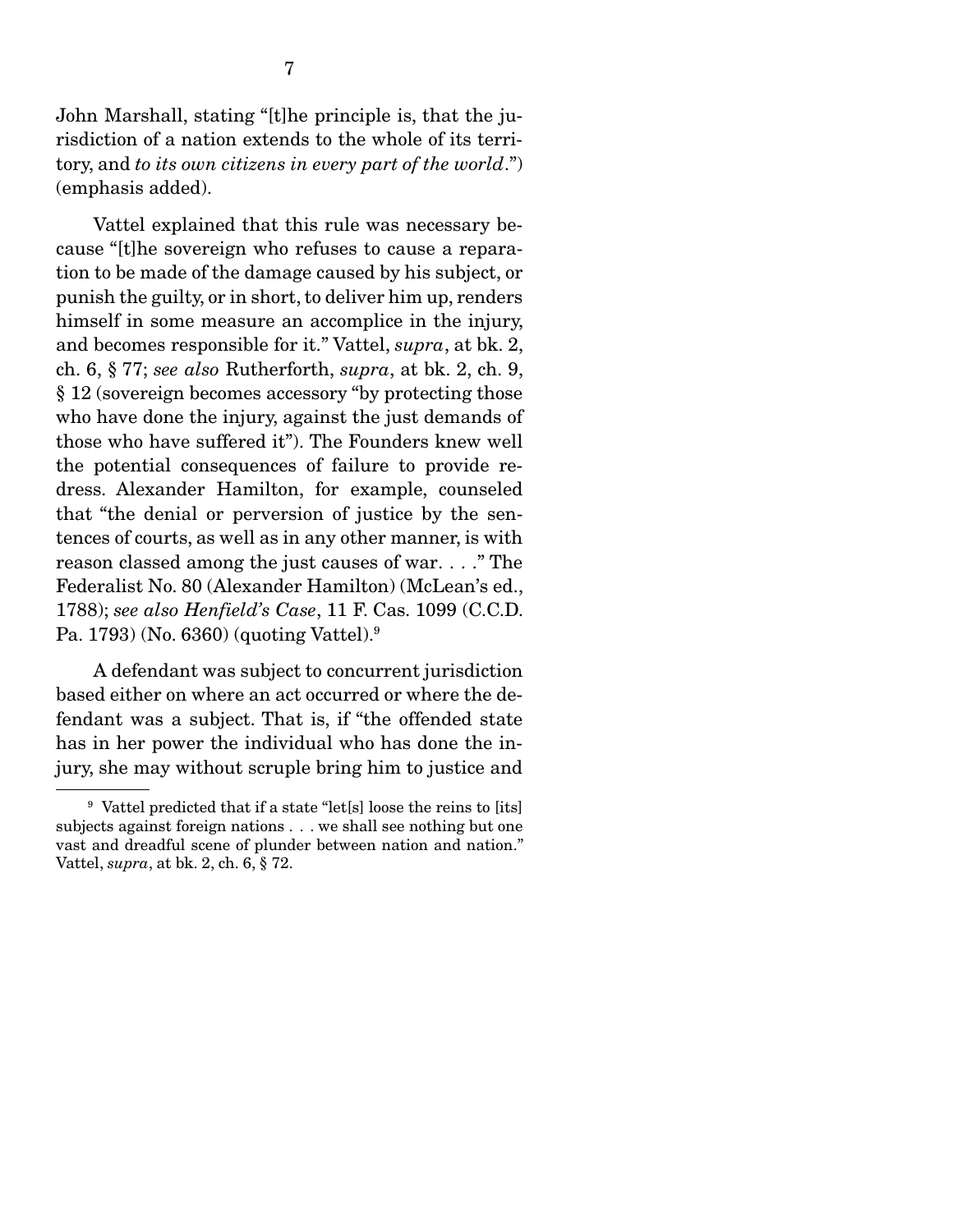punish him. If he has escaped and returned to his own country, she ought to apply to his sovereign to have justice done in the case." Vattel, *supra*, at bk. 2, ch. 6, § 75; Rutherforth, *supra*, at bk. 2, ch. 9, § 12.

 Embedded within these law of nations rules was the principle that sovereigns should prevent safe harbor for wrongdoers. The law of nations prohibited a sovereign from providing safe harbor to its subjects (including temporary subjects). A sovereign not only risked reprisal by failing to respond to law of nations violations by its own subjects, but also became responsible for the wrongs by providing safe harbor:

But by granting protection to an offender, it may become a party, not only in such injuries as are committed by its own proper subjects, or by foreigners, who by being resident within its territories, make themselves temporary subjects, but in such, likewise, as are committed abroad, either by its own subjects, or by foreigners, who afterwards take refuge in its territories.

Rutherforth, *supra*, at bk. 2, ch. 9, § 12; *see also* Vattel, *supra*, at bk. 2, ch. 6, §§ 75-77.10 U.S. courts followed this principle well into the nineteenth century. *See United States v. Furlong, alias Hobson*, 18 U.S. (5 Wheat.) 184, 199 (1820).

<sup>&</sup>lt;sup>10</sup> Jurists did not envisage that defendants would ever escape punishment for egregious harms. *See, e.g.*, Joseph Chitty, 1 *A Practical Treatise on Pleading, and on the Parties to Actions, and the Forms of Action* \*427 (1809) (discussing need for English forum because no other existed).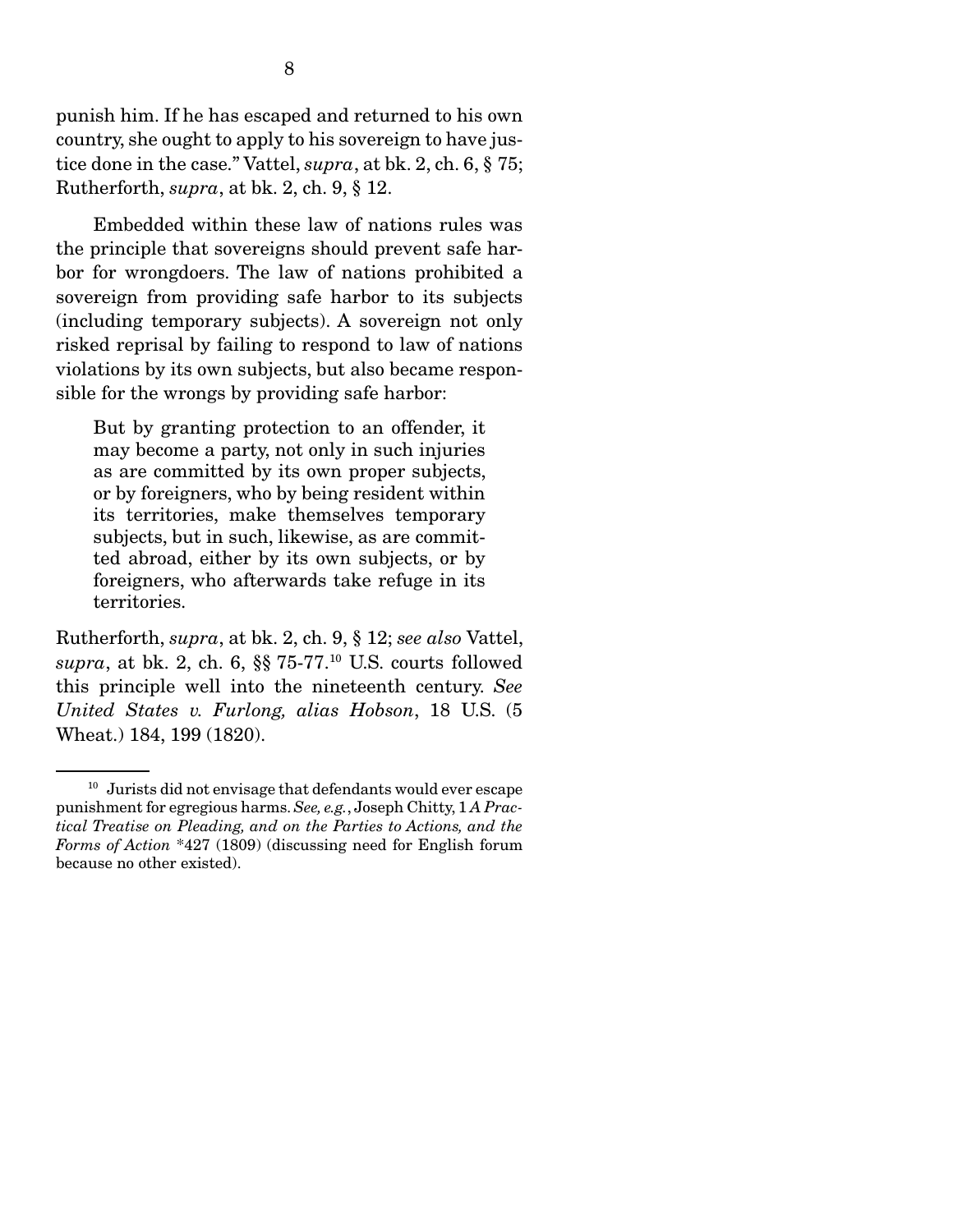Finally, a sovereign's responsibility for, and jurisdiction over, its subjects included great crimes as well as violations of the law of nations, such as breaches of neutrality, violations of territorial rights, and piracy. *See infra* Part II.B. Blackstone articulated three paradigmatic law of nations violations – safe-conduct violations, assaults on ambassadors, and piracy. William Blackstone, 4 *Commentaries on the Laws of England* \*68 (G. Sharswood ed., 1886); *see also Sosa v. Alvarez-Machain*, 542 U.S. 692, 715 (2004). However, a sovereign's responsibility encompassed other law of nations violations, as well as egregious wrongs. Vattel, *supra*, at bk. 4, ch. 4, § 52; *id*. at bk. 2, ch. 6, § 76 (discussing "great crimes, which are equally contrary to the laws and safety of all nations. Assassins, incendiaries, and robbers, are seized everywhere. . . ."); *see also Robins*, 27 F. Cas. at 832.

## B. The United States Created the ATS to Enforce the Law of Nations and Meet Its International Obligations

The First Congress enacted the ATS as one of several federal enforcement mechanisms meant to meet U.S. obligations under the law of nations. As the Founders recognized, the fledgling nation had to conform to the law of nations to "take its place" in the international system, and to signal that the country was "prepared to play by the rules governing its fellow sovereigns." Anne-Marie Burley [Slaughter], *The Alien Tort Statute and the Judiciary Act of 1789: A Badge of Honor*, 83 Am. J. Int'l L. 461, 484 (1989). The Founders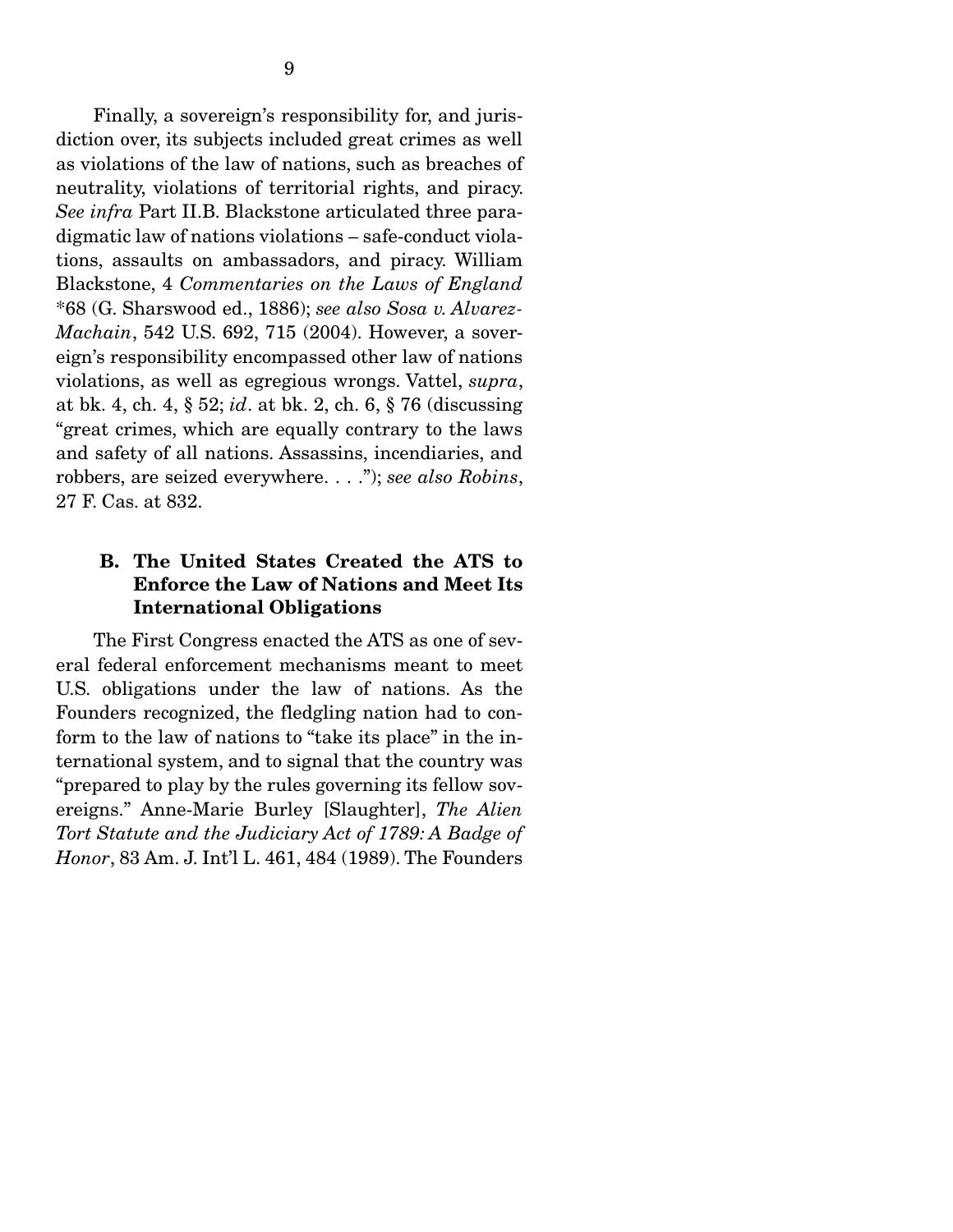took seriously Blackstone's observation that the "peace of the world" could be endangered when "individuals of any state violate[d] this general law [of nations]." 4 Blackstone, *supra*, at \*68; *see also* The Federalist No. 80, *supra* (Alexander Hamilton) ("The Union will undoubtedly be answerable to foreign powers for the conduct of its members.").<sup>11</sup>

 Given these dire consequences, the founding generation was frustrated by the limited federal powers afforded by the Articles of Confederation to address these wrongs. James Madison, for example, complained that the Articles "contain[ed] no provision for the case of offenses against the law of nations; and consequently [left] it in the power of any indiscreet member to embroil the Confederacy with foreign nations." The Federalist No. 42 (James Madison) (McLean's ed., 1788). Because individual states proved unwilling or unable to reliably adjudicate these kinds of claims, a national response was necessary. *See, e.g.*, James Madison, Speech in Convention of Virginia, in *The Debates in the Several State Conventions on the Adoption of the Federal Constitution* 583 (J. Elliot ed., 1836) ("We well know, sir, that foreigners cannot get justice done them in these [state] courts. . . ."). In 1781, the Continental Congress tried to remedy this state inaction by passing a resolution recommending that the states provide

 $11$  In its early cases, the Supreme Court recognized this crucial link between respecting the law of nations and membership in the community of nations. *See, e.g.*, *Chisholm v. Georgia*, 2 U.S. (2 Dall.) 419, 474 (1793); *The Schooner Exch.*, 11 U.S. (7 Cranch) at 137.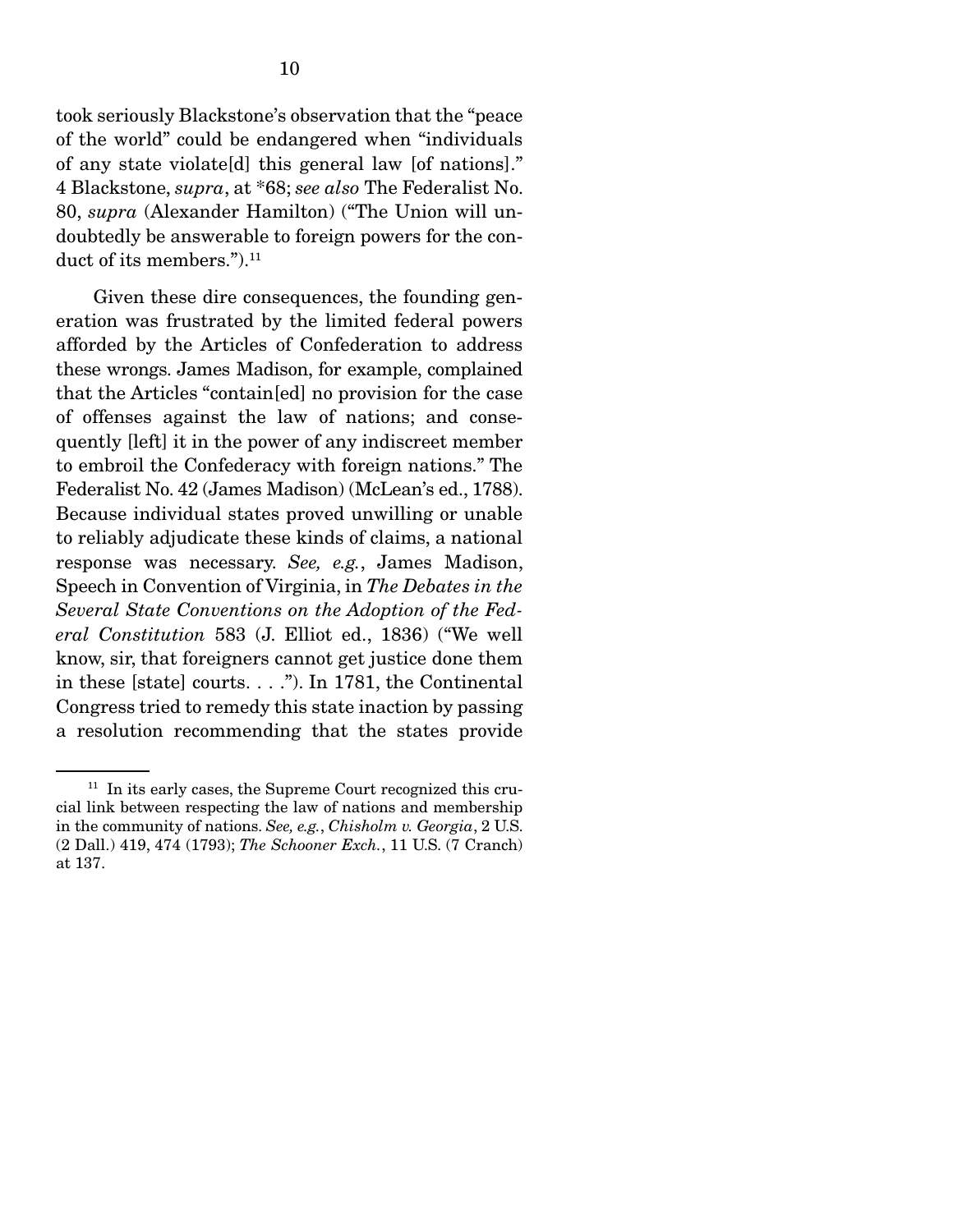punishment, including suits for damages, for violations of the law of nations and treaties to which the United States was a party. *See* 21 Journals of the Continental Congress 1774-1789 at 1136-37 (G. Hunt ed., 1912).

 The so-called "Marbois incident" further emphasized the national government's inability to enforce the law of nations under the Articles. A Pennsylvania state court convicted Frenchman Chevalier De Longchamps of "unlawfully and violently threatening and menacing bodily harm and violence" to French diplomat Francis Barbe de Marbois in the French Minister Plenipotentiary's residence.12 *Respublica v. De Longchamps*, 1 U.S. (1 Dall.) 111, 115 (Pa. O. & T. Oct. 1784). The state court deemed these actions a law of nations violation. *Id.* at 116. The remedies for such actions could only occur on a state-by-state basis, and the Continental Congress could only pass a resolution "highly approv[ing]" the state case. William R. Casto, *The Federal Courts' Protective Jurisdiction Over Torts Committed in Violation of the Law of Nations*, 18 Conn. L. Rev. 467, 492  $(1986).^{13}$ 

<sup>&</sup>lt;sup>12</sup> Chief Justice M'Kean said that the residence was a "Foreign Domicil [sic]" and not part of U.S. sovereign territory, but nevertheless adjudicated the claims arising from this foreign territory. *De Longchamps*, 1 U.S. (1 Dall.) at 114.

<sup>&</sup>lt;sup>13</sup> The Marbois incident exemplified the concurrent jurisdiction that existed over a defendant: Both Pennsylvania and France had jurisdiction over the French subject. France requested Longchamps "be delivered . . . as a Frenchman . . . to France," as the country expected to take responsibility for its subjects' actions no matter where they occurred. *De Longchamps*, 1 U.S. (1 Dall.) at 115. William Bradford, who later became U.S. Attorney General, supported the extradition request because Longchamps "is [the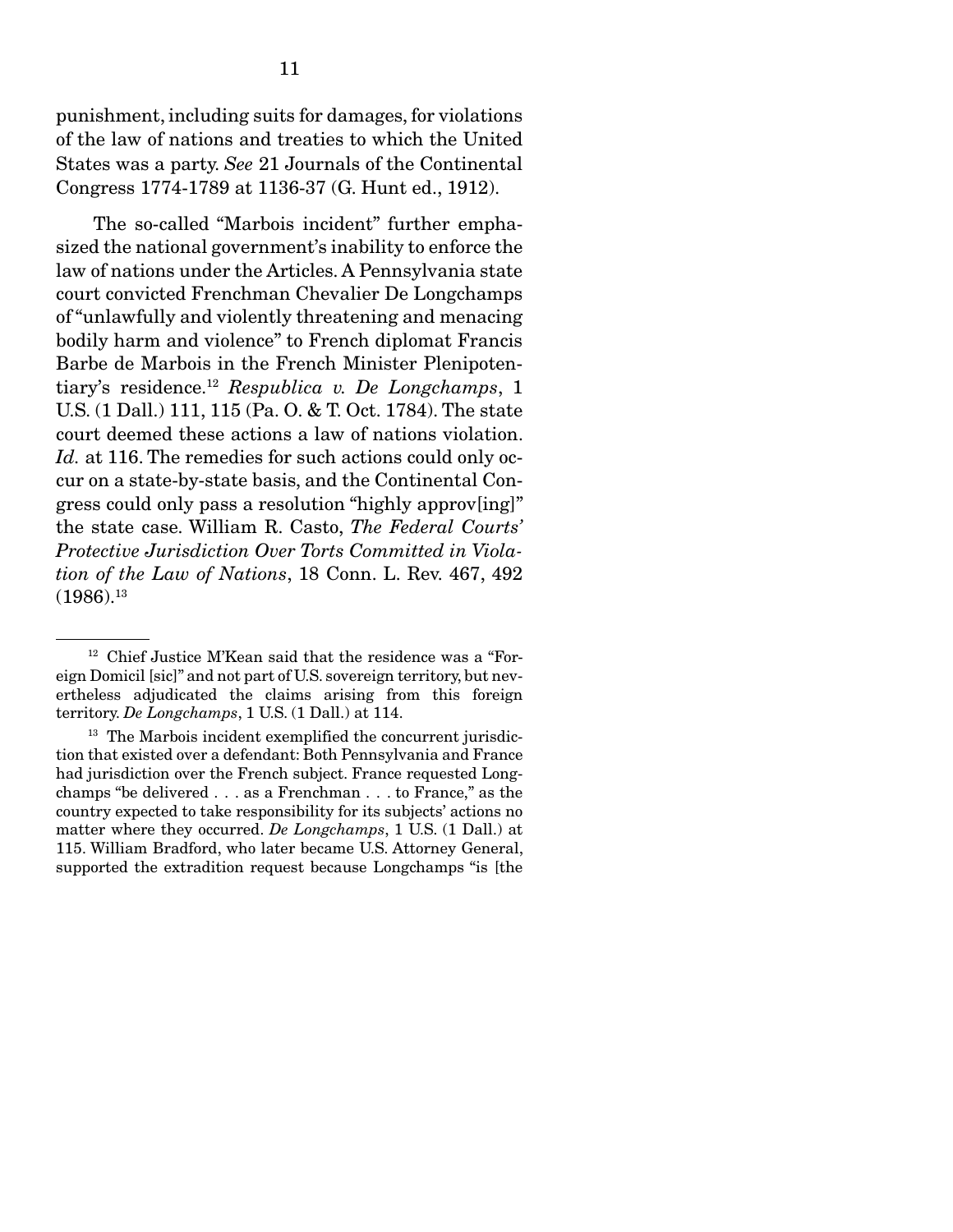These demonstrations of national impotence were fresh in the Founders' minds at the 1787 Constitutional Convention. Casto, *supra*, at 493.14 To better control foreign affairs, the new Constitution and the First Judiciary Act endowed the federal government with several new powers.<sup>15</sup> The ATS was one such mechanism: By expressly providing a federal remedy for aggrieved foreign parties seeking redress for tortious violations of the law of nations, the ATS helped the Founders honor U.S. obligations. Judiciary Act, ch. 20, § 9, 1 Stat. at 77. As the law of nations mandated that a sovereign address grievances against its subjects, the Founders would have understood the ATS to provide jurisdiction over a subject's violations wherever they occurred.

French king's] subject; he is his servant." *Trial of M. Longchamps*, *The Pennsylvania Packet*, Sept. 27, 1784, at 2.

<sup>14</sup> During the Constitution's ratification, another incident reaffirmed the necessity of a national remedy for law of nations violations. New York police arrested a servant in the Dutch ambassador's household. The Dutch government sought relief from the U.S. Foreign Affairs Secretary, who could only recommend that Congress pass a resolution urging New York to institute judicial proceedings. *See* Casto, *supra*, at 494 n.151.

<sup>&</sup>lt;sup>15</sup> For example, the Judiciary Act of 1789 "gave the Supreme" Court original jurisdiction over suits brought by diplomats, created alienage jurisdiction, and of course, included the ATS." *Sosa*, 542 U.S. at 717 (internal citations omitted).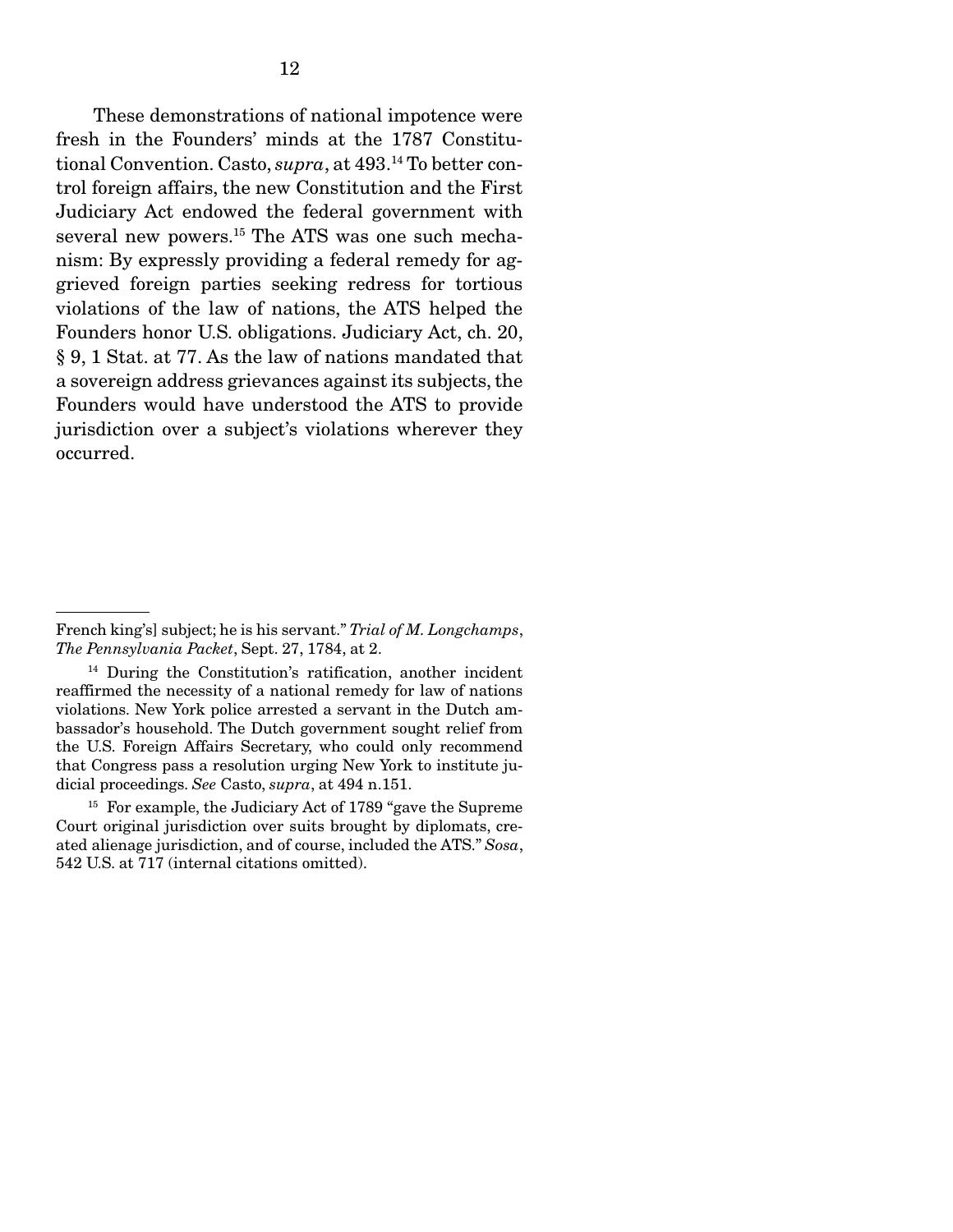## II. SINCE AT LEAST THE SEVENTEENTH CENTURY, COURTS HAVE RECOGNIZED THAT SOVEREIGNS ARE RESPONSIBLE FOR, AND ARE EXPECTED TO PROVIDE REDRESS FOR, CONDUCT OF THEIR SUB-JECTS ABROAD

A. Eighteenth-Century English Courts Provided Civil Redress for Wrongs by English Subjects No Matter Where the Wrongs Occurred

 English courts have long heard cases concerning extraterritorial trespasses and other wrongs committed by English subjects. Throughout the seventeenth and eighteenth centuries, English courts repeatedly admitted suits brought by both foreigners and Englishmen against English companies, colonial governors, and individuals for law of nations violations and other wrongs committed outside England and its territories.

 In the seventeenth century, English subjects were liable in English courts for their actions beyond the Crown's territory. In 1666, Thomas Skinner sued the East India Company in London for various wrongs, including robbery and assault. *The Case of Thomas Skinner, Merchant v. The East India Company*, (1666) 6 State Trials 710, 711 (H.L.). Skinner's claims were based, in part, on law of nations violations. *Id.* at 719 ("the taking of his ship, a robbery committed *super*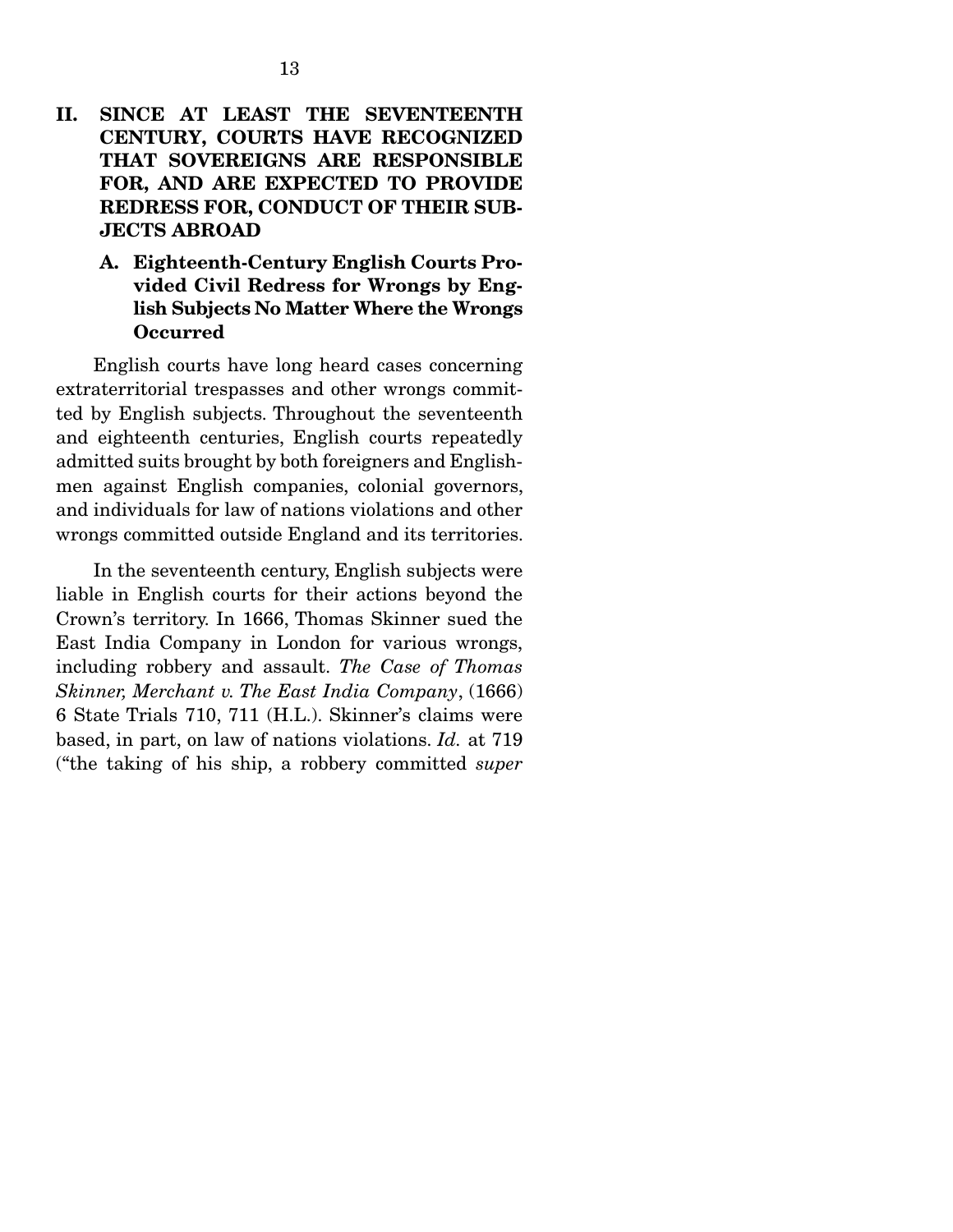*altum mare*").16 The House of Lords feared that failure to remedy acts "odious and punishable by all laws of God and man" would constitute a "failure of justice." Id. at 745.<sup>17</sup> The Lords thus found the Company liable and granted Skinner damages. *Id.* at 724-25.

 English courts provided redress not only for wrongs committed by English subjects on the high seas, but also for those committed in English settlements abroad, lands characterized as "uninhabited," or foreign territory. In a 1693 suit against the English Governor of Barbados for false imprisonment and trespass (claims arising in Barbados), the House of Lords held that "the Laws of the Country to which they did originally, and still do belong," govern "Subjects of England, [who] by Consent of their Prince, go and possess an uninhabited desert Country." *Dutton v. Howell*, [1693] 1 Eng. Rep. 17, 22 (H.L.), 1 Show. P.C. 24, 32.18 The Lords found "English Laws" should follow "Englishmen." *Id.* at 22. English law applied equally to English settlers in "uninhabited" lands or on ships. *Id.* (stating that wherever English subjects traveled, "they no more abandoned English laws, than they did their Natural Allegiance").

<sup>16</sup> The taking of a ship on the high seas (*super altum mare*) was considered piracy. *See* James Kent, 1 *Commentaries on American Law* (1826).

<sup>&</sup>lt;sup>17</sup> A U.S. court later summarized this conclusion to mean that "the courts could give relief " for wrongs committed by the Company (including law of nations violations), "notwithstanding these were done beyond the seas." *Eachus v. Trs. of the Ill. & Mich. Canal*, 17 Ill. 534, 536 (1856).

 <sup>18</sup> Barbados was a "Subordinate Dominion" of the Crown "tho' not within the Territorial Realm" of England. *Id.* at 22-23.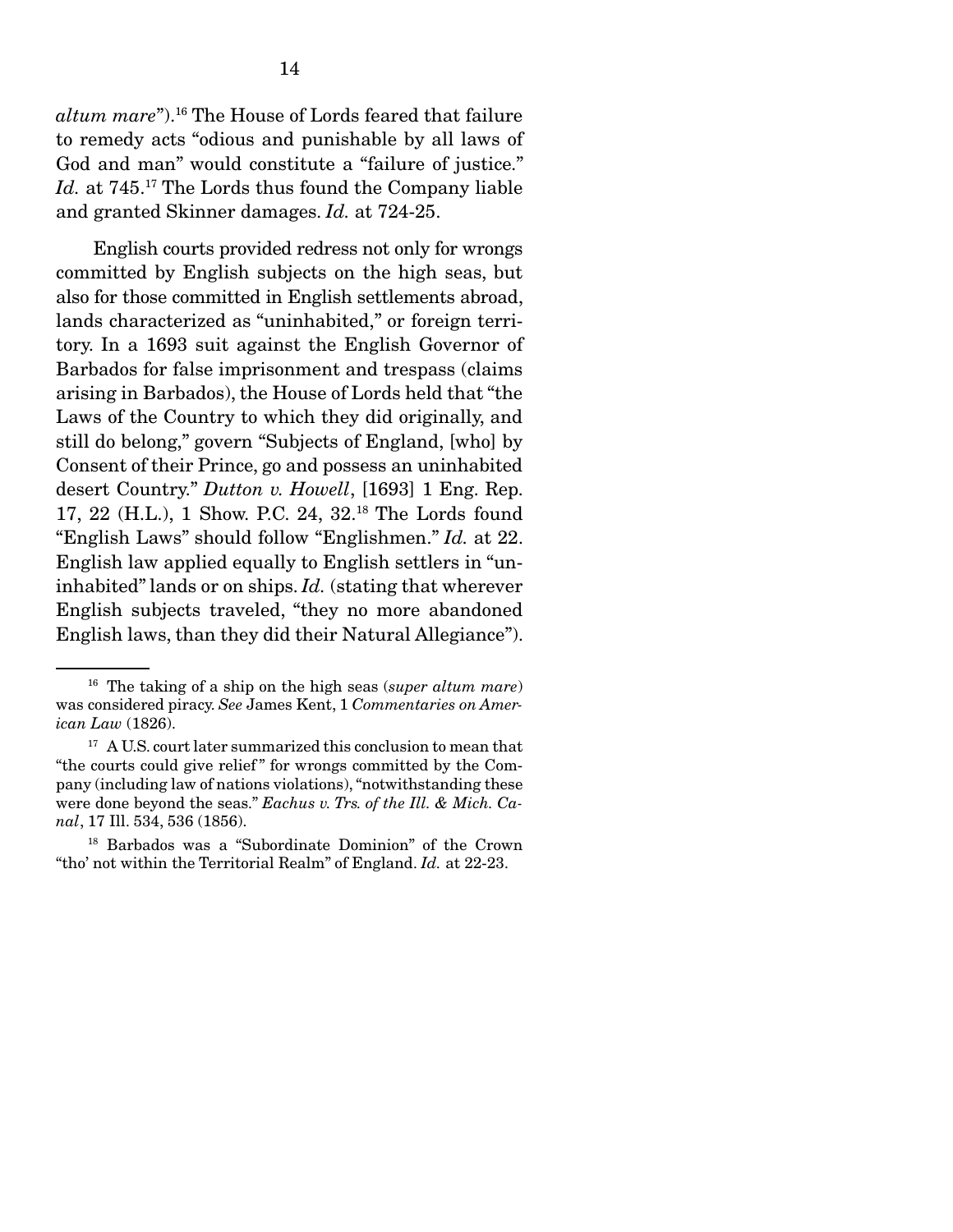Thus, the Lords determined that the same law applied "if the Imprisonment had been in England or on Shipboard." *Id*. at 23. The Lords further deemed the suit properly brought in London, even though the violation occurred in Barbados. *Id.* at 21 ("[A] Man may as well be sued in England for a Trespass done beyond Sea, as in Barbadoes [sic], or the like Place.").

 Eighteenth-century English courts continued to adjudicate similar claims against English defendants. In *Mostyn v. Fabrigas*, [1774] 98 Eng. Rep. 1021 (K.B.), 1 Cowp. 160, the court upheld a verdict against Minorca's governor, an English citizen, for wrongs done to a Minorcan. *Id.* at 1021-22, 1032; *see also Rafael v. Verelst*, [1775] 96 Eng. Rep. 579, 579 (K.B.), 2 Black. W. 983, 983 (Armenian merchants sued Verelst, English Governor of Bengal and official of the East India Company, for trespass, assault, and false imprisonment on foreign territory); *Nicol v. Verelst*, [1779] 96 Eng. Rep. 751, 751 (K.B.), 2 Black. W. 1277, 1277 (same cause of action, but English plaintiff).<sup>19</sup>

<sup>&</sup>lt;sup>19</sup> These cases were well known to nineteenth-century U.S. courts. *See, e.g.*, *Eachus*, 17 Ill. at 535-36 (citing *Mostyn*, 98 Eng. Rep. 1021, and *Skinner*, 6 State Trials 710); *Gardner v. Thomas*, 14 Johns. 134, 135 (N.Y. Sup. Ct. 1817) (citing *Rafael*, 96 Eng. Rep. 579).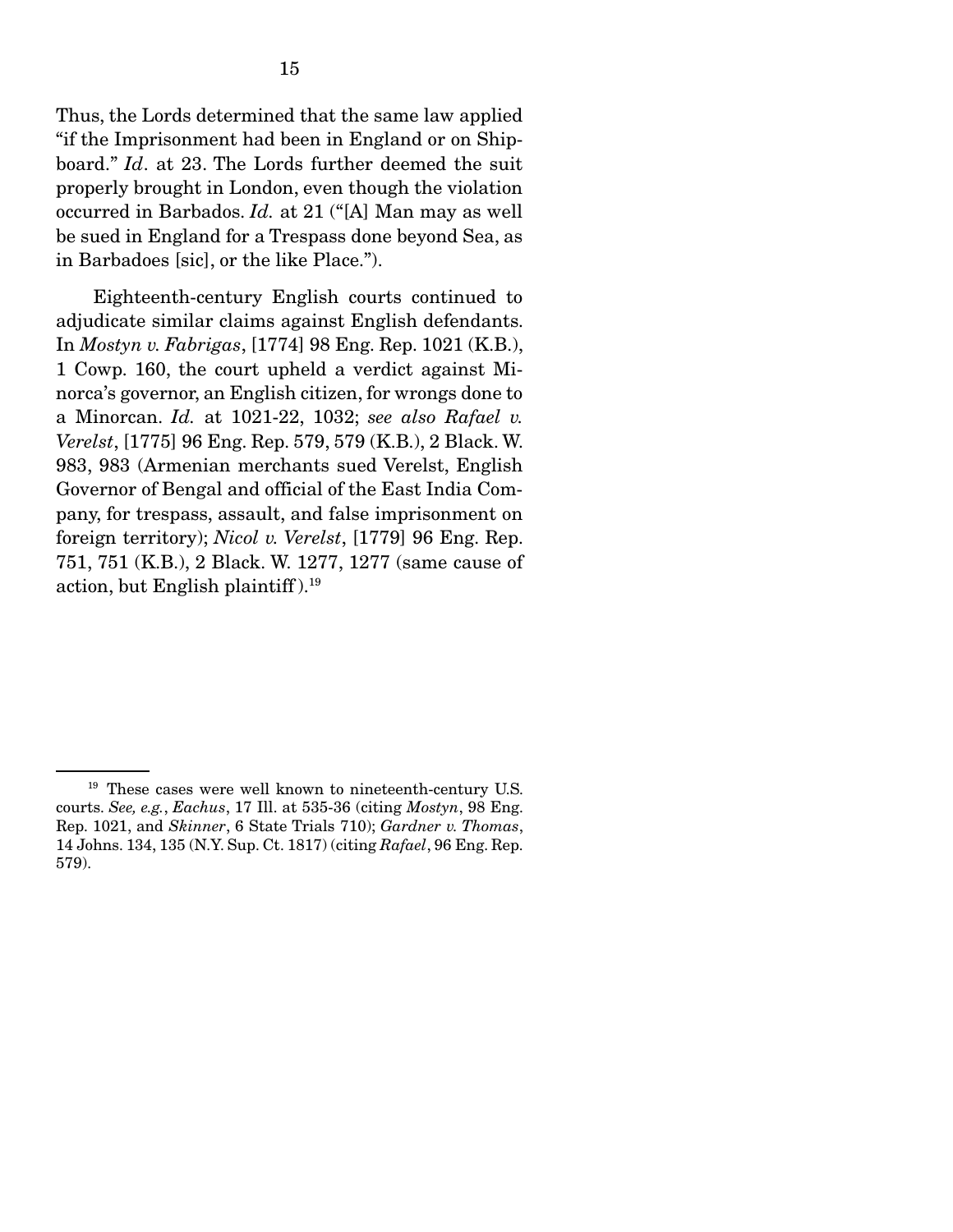## B. U.S. Courts and Jurists Followed the Established Rule of Providing Civil Liability for U.S. Subjects' Wrongs Committed Abroad

American jurists followed English practice, including in their interpretations of the ATS. A 1795 opinion by Attorney General William Bradford (the "Bradford Opinion") found the ATS allowed foreigners to sue subjects owing allegiance to the United States for torts committed on foreign territory in violation of the law of nations. Through the common law and statutes, U.S. jurisprudence consistently held its subjects responsible for extraterritorial law of nations violations such as breaches of neutrality, breaches of territorial rights, piracy, and, later, the slave trade.

### 1. Breaches of Neutrality and Territorial Rights

The young United States was concerned about its subjects' law of nations violations because individual acts of hostility, failure to provide remedies, and harboring wrongdoers could lead to international conflict. *See* Vattel, *supra*, at bk. 4, ch. 4, § 52 (discussing "acts of hostility" leading to breach of international peace). Such violations included breaches of neutrality, *see Breach of Neutrality*, 1 U.S. Op. Att'y Gen. 57 (1795), and breaches of territorial rights, *see Territorial Rights – Florida*, 1 U.S. Op. Att'y Gen. 68 (1797).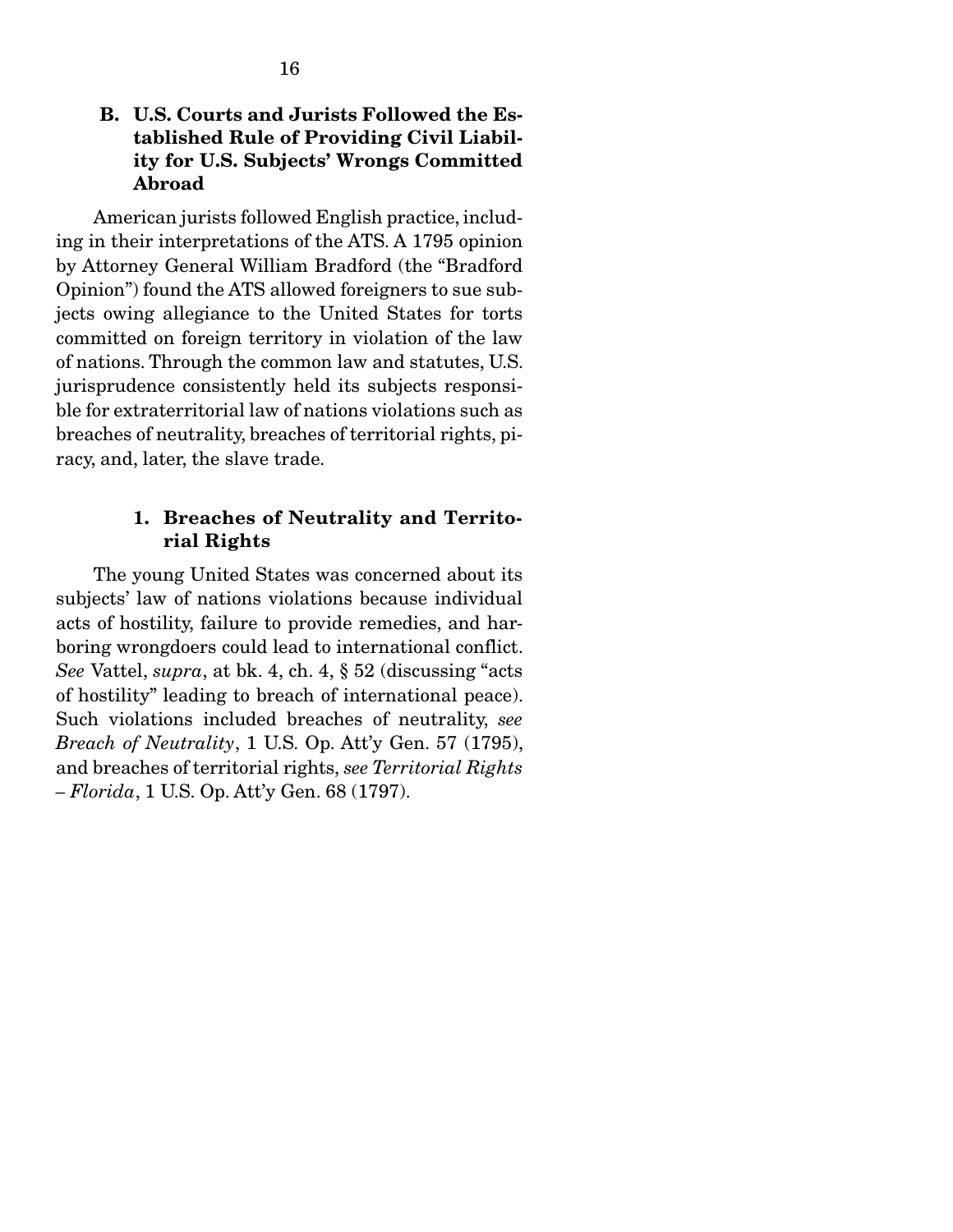In the 1790s, the U.S. government proclaimed its neutrality in the war between France and Great Britain. *See* Casto, *supra*, at 501. While the President and Congress implemented criminal mechanisms to enforce this neutrality,<sup>20</sup> the Bradford Opinion demonstrates that U.S. officials also understood that civil redress was available under the ATS. In September 1794, U.S. citizens joined a French fleet's attack on the British colony at Sierra Leone, thereby breaching the declared neutrality of the United States and consequently violating the law of nations. *See* Appendix B (Transcription from Original Memorial of Zachary Macaulay and John Tilley (Nov. 28, 1794)). The Americans led the French raiding party in assaulting British colonial subjects and destroying property. *Id.* Witnesses heard one of the Americans "declar[e] aloud that it was now an American war" and saw him storm the governor's residence at Freetown "at the head of a party of French soldiers." *Id.*

 The British insisted that the United States account for its subjects' law of nations violations, even though they occurred on foreign soil. British Minister Plenipotentiary George Hammond demanded redress from the U.S. government, stating that "acts of hostility" like the Sierra Leone attack invited upon the United States "measures of severity . . . justified by the

<sup>20</sup> Breaching neutrality by committing, aiding, or abetting hostilities constituted a law of nations violation. Because nations codified their neutrality through treaties, neutrality breaches usually violated both the law of nations and a treaty. *See Talbot v. Jansen*, 3 U.S. (3 Dall.) 133, 155 (1795).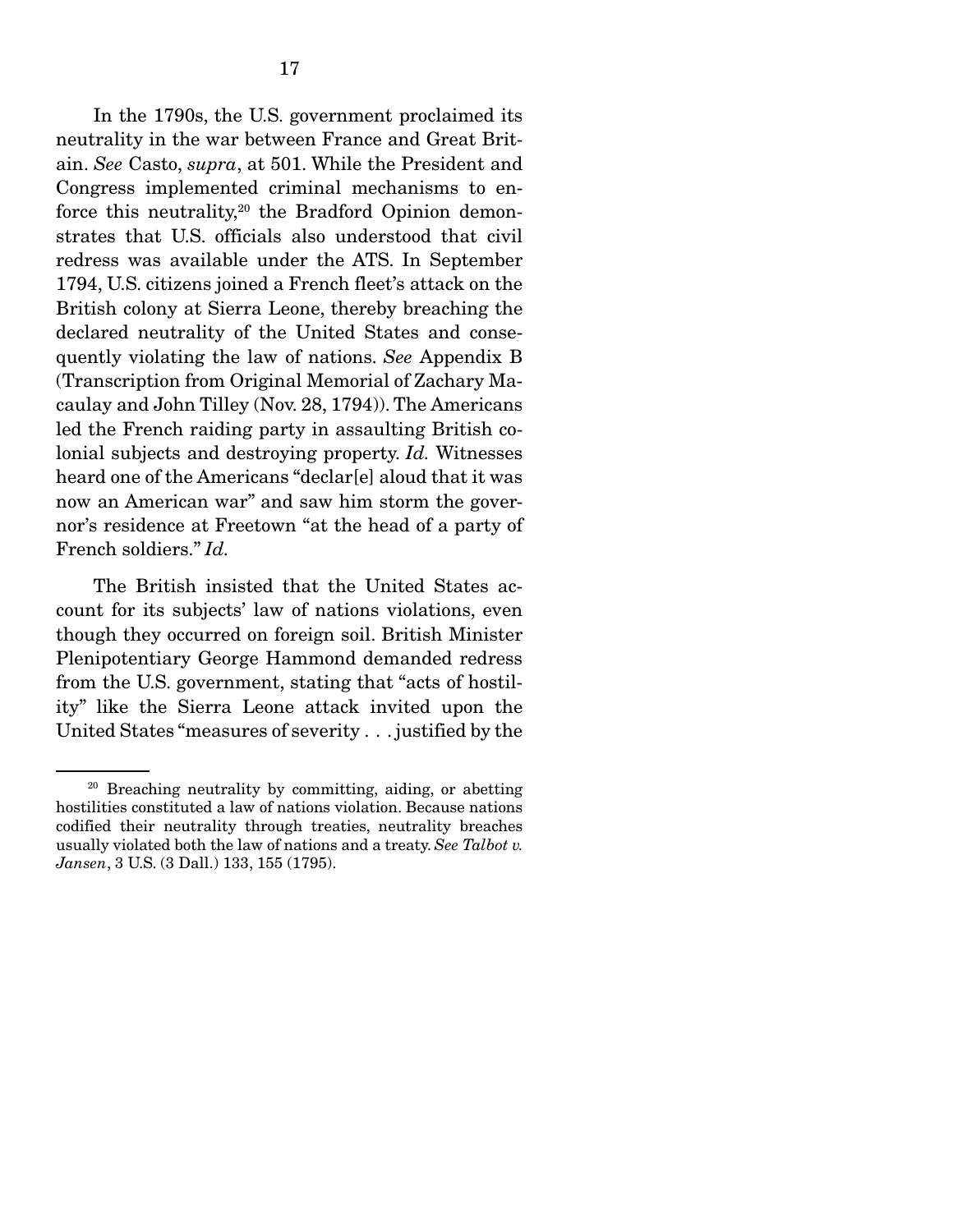indisputable Laws of Nations." Appendix C (Transcription from Original Memorial of George Hammond (June 25, 1795)). Hammond intimated that continued peace between the nations depended on the United States fulfilling its obligations to punish the violators, remunerate economic losses, and deter its subjects from committing future transgressions. *See id.*

The Secretary of State forwarded Hammond's letter to Attorney General Bradford to evaluate its legal demands. *See Breach of Neutrality*, 1 U.S. Op. Att'y Gen. at 57. Bradford was confident that the injured parties could seek a civil remedy, emphasizing:

[T]here can be no doubt that the company or individuals who have been injured by these acts of hostility have a remedy by a *civil* suit in the courts of the United States; jurisdiction being expressly given to these courts in all cases where an alien sues for a tort only, in violation of the laws of nations. . . .

*Id.* at 59 (emphasis in original). By directly quoting the ATS, Bradford indicated that he viewed the ATS as one way for foreigners to sue in U.S. courts for extraterritorial law of nations violations.

 In 1797, Attorney General Charles Lee reinforced the rule that the United States must provide redress for law of nations violations committed by U.S. subjects on foreign soil. *Territorial Rights – Florida*, 1 U.S. Op. Att'y Gen. at 69. A group from Georgia, led by a foreigner and including U.S. citizens, had illegally entered Spanish Florida to pursue runaway slaves. *Id.* at 68-69.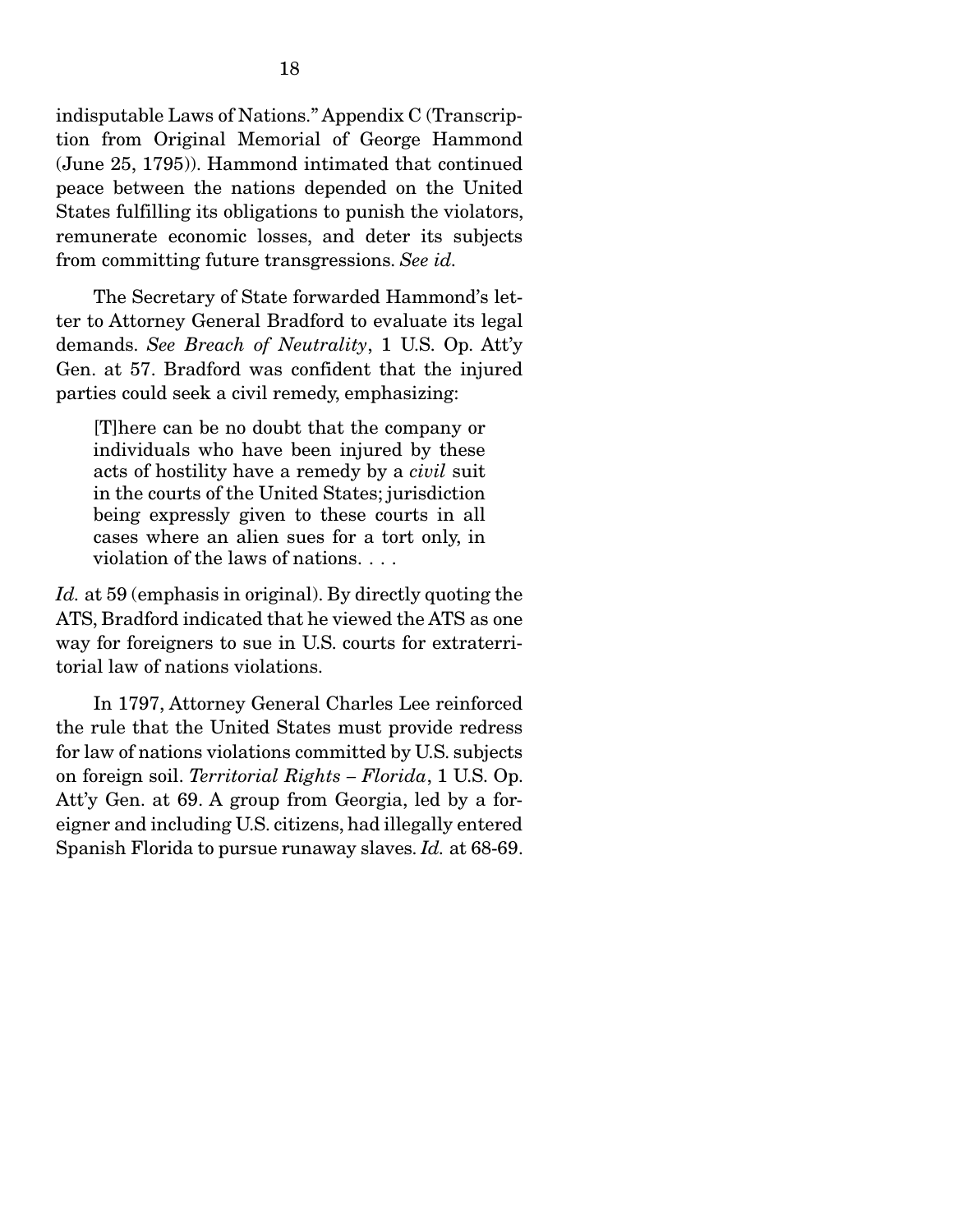Lee determined that such "a violation of territorial rights" – rights that, by definition, could only be violated on foreign land – constituted "an offence against the law of nations." *Id.* at 69. Despite having the "express" power to do so, Congress had passed no law criminalizing such hostile acts. *Id.* Lee nonetheless assured the Spanish that the marauders could "be prosecuted in our courts at common law for the misdemeanor[,] and if convicted, to be fined and imprisoned," as the common law had "adopted the law of nations in its fullest extent, and made it a part of the law of the land." *Id.* Lee's opinion also expressed concern that without a proper remedy, Spain would have a "just cause for war." *Id.* at 70. Thus, Lee concluded that the common law of the United States provided a remedy for extraterritorial misconduct by U.S. subjects.

#### 2. Piracy, Slave Trade, and Great Crimes Such as Murder

Throughout the nineteenth century, the United States consistently adjudicated actions against its subjects for egregious wrongs, such as murder, piracy, and participation in the slave trade. The interplay among these extraterritorial wrongs produced concurrent and overlapping jurisdictions in U.S. courts. However, U.S. courts never deviated from the universal principle that the United States bore responsibility when its own subjects committed wrongs or when violators sought safe harbor in the United States, no matter where the violations occurred.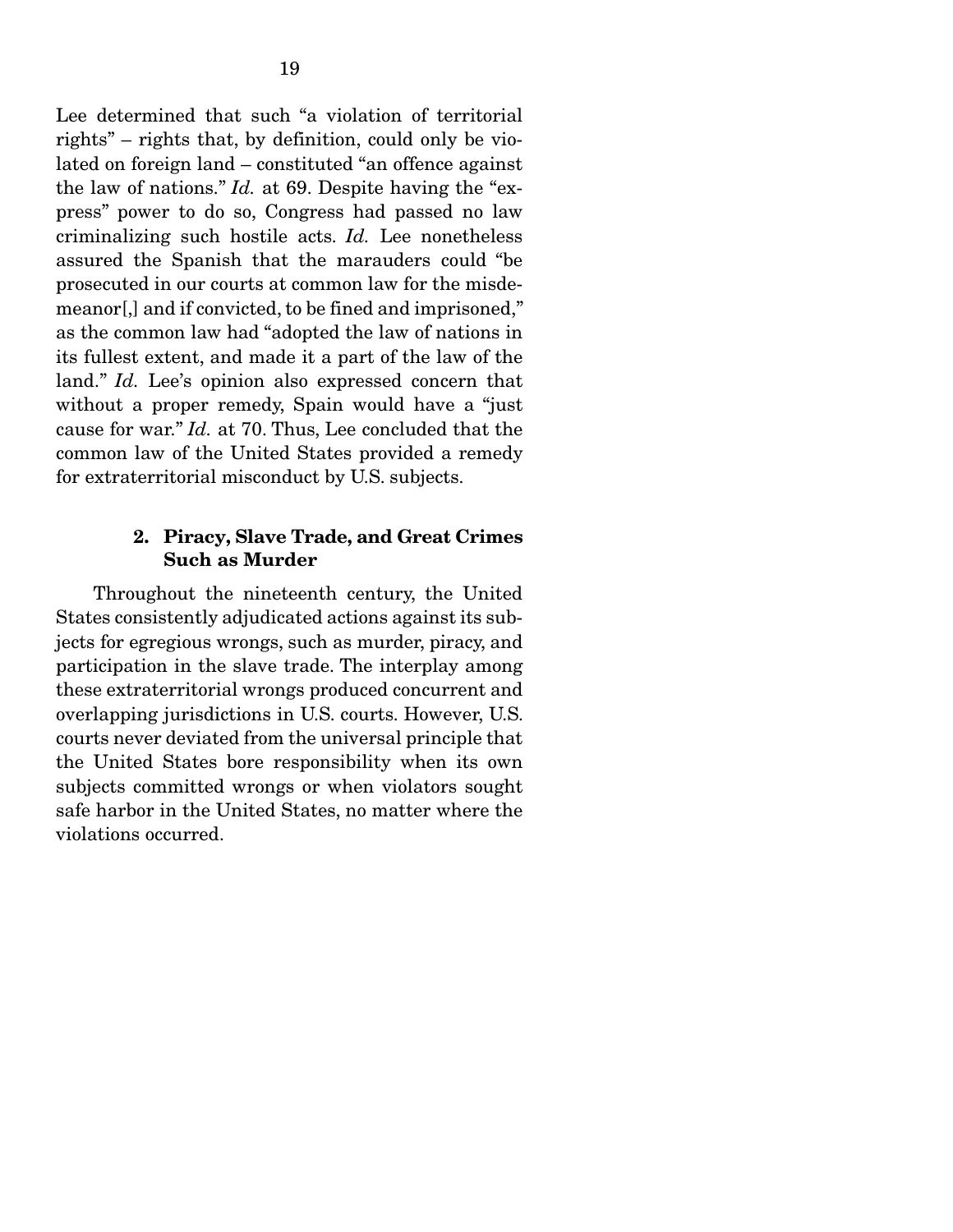#### i. Piracy

The *Robins* case demonstrated how courts dealt with wrongdoers and the interplay between overlapping jurisdictions in the context of great crimes. *See* 27 F. Cas. at 831. In *United States v. Robins*, a mutiny aboard a British ship led to murder charges in U.S. court against a seaman of disputed nationality. *See id*. The seaman claimed to be a U.S. citizen but was allegedly an Irishman. *See id.* at 841. The district court determined that the United States and Britain could claim concurrent jurisdiction over the defendant: The former because Robins was within U.S. territory, and thus within U.S. jurisdiction to adjudicate cases arising under "the general law of nations"; and the latter because the murder had taken place on British territory (i.e., on a British ship). *Id.* at 832-33. Ultimately, the court held that a treaty provision<sup>21</sup> decided the outcome, and the defendant was sent to England. *Id.* at 833. The United States thus fulfilled its law of nations obligation by sending the wrongdoer to England. However, if the court had instead taken cognizance over the defendant and adjudicated the case, it would have equally met its international obligation to deny safe harbor.

 For law of nations violations like piracy, a sovereign's courts had jurisdiction over claims no matter

 $21$  Because crimes like murder and forgery were "reprobated" in all countries" and "dangerous to trade and commerce," nations already had treaties prohibiting the safe harbor of perpetrators, regardless of whether they were "citizens, subjects, or foreigners." *Robins*, 27 F. Cas. at 832.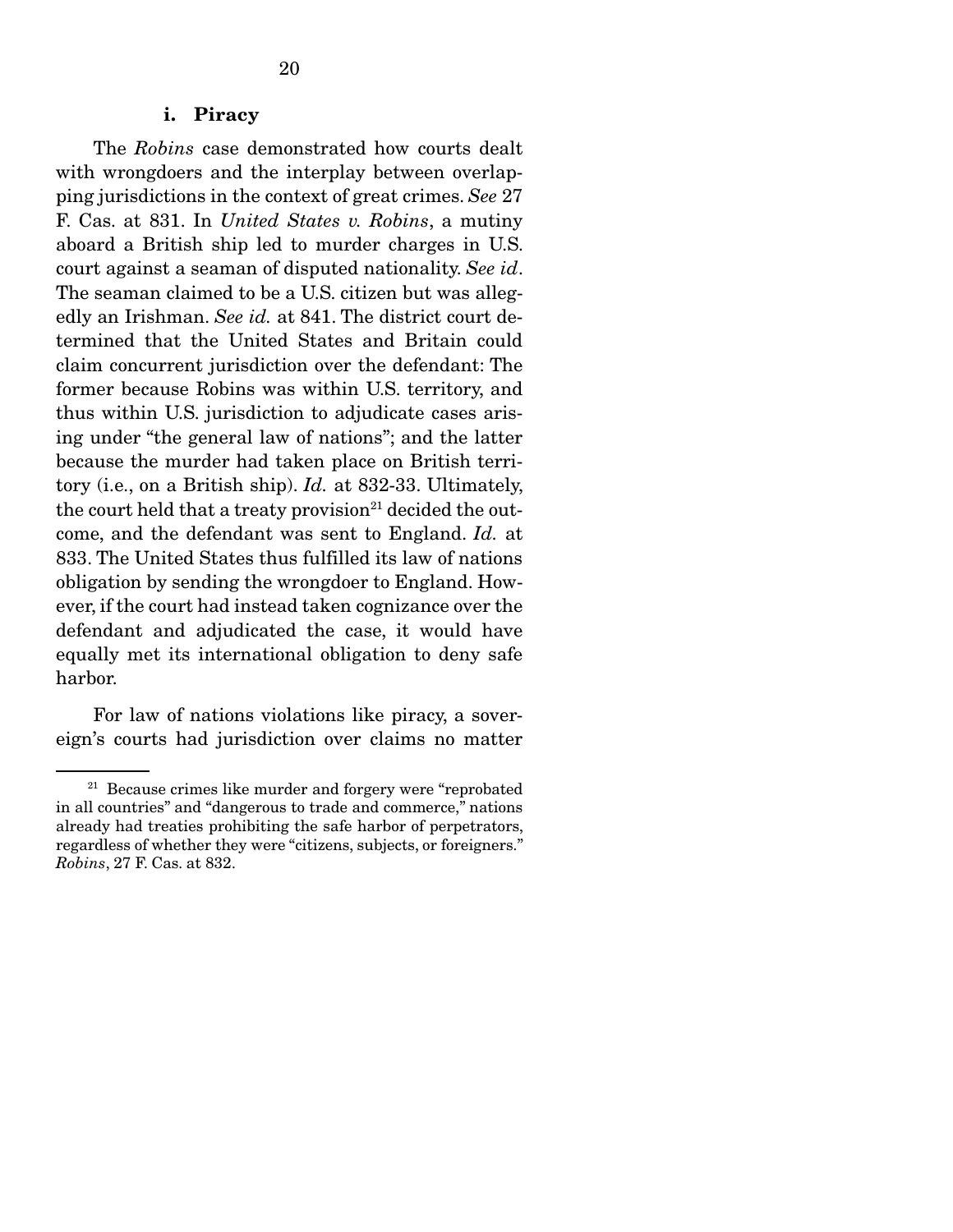where those acts occurred. Yet even in the context of this universal wrong, U.S. courts still considered the defendant's nationality as an antecedent matter. A defendant's nationality determined whether U.S. municipal law, as well as the law of nations, would apply. U.S. defendants were always subject to both legal regimes in U.S. courts, regardless of the location of their wrong.

 In addition to the ATS, which provided civil jurisdiction over piracy, the First Congress also passed a statute making piracy a felony and prescribing severe criminal penalties. *See* An Act for the Punishment of Certain Crimes Against the United States, ch. 9, § 8, 1 Stat. 112, 113-14 (1790). The Supreme Court later held that because this statute did not define piracy by the universal law of nations, its application presumptively required some nexus between the offender and the United States, such as territorial presence. *United States v. Palmer*, 16 U.S. (3 Wheat.) 610, 631 (1818) ("In describing those who may commit misprision of treason or felony, the words used are 'any person or persons;' yet these words are necessarily confined to any person or persons owing permanent or temporary allegiance to the United States."). The Court presumed that anyone owing even "temporary allegiance" to the United States could be held liable for law of nations violations in U.S. courts, no matter where those violations occurred.

 Congress responded to *Palmer* in 1819 by extending criminal jurisdiction and penalties to "any person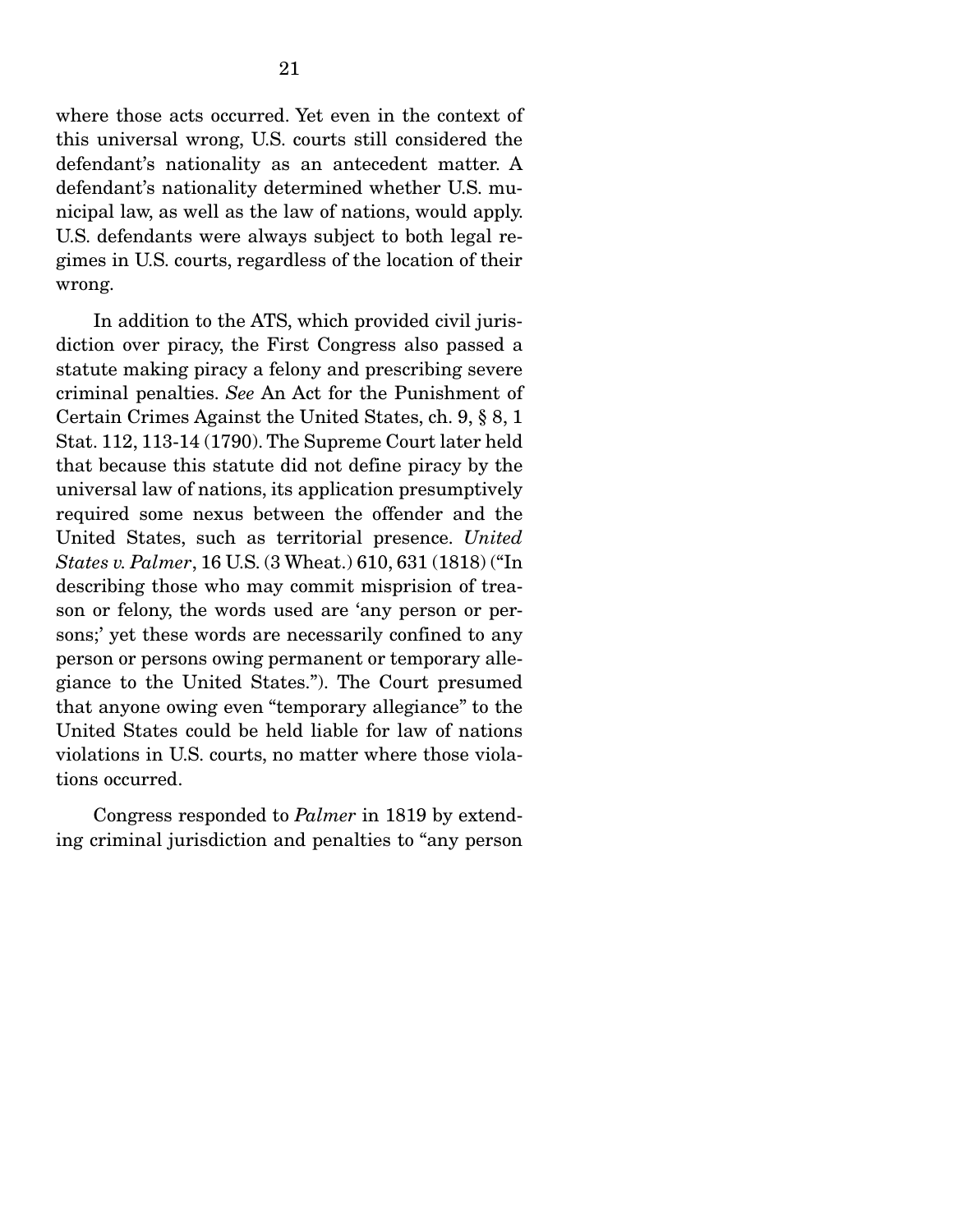or persons whatsoever" who committed piracy "as defined by the law of nations." An Act to Protect the Commerce of the United States, and Punish the Crime of Piracy, ch. 77, § 5, 3 Stat. 510, 513-14 (1819). In *United States v. Smith*, 18 U.S. (5 Wheat.) 153 (1820), the first case decided under the new statute, Justice Story interpreted this reference to the "law of nations" to incorporate the "general practice of all nations" in punishing pirates, regardless of the nationality of the ship or offender. *Id.* at 162. Similarly, in *Furlong*, the Court reasoned that a pirate was "equally punishable under [the statute], whatever may be his national character, or whatever may have been that of the vessel in which he sailed, or of the vessel attacked." 18 U.S. (5 Wheat.) at 193; *see also The Malek Adhel*, 43 U.S. (2 How.) 210 (1844) (subjecting American-owned ship to forfeiture for piratical acts off coast of Brazil, despite owners' ignorance of captain's actions).

#### ii. The Slave Trade

The evolution of international prohibitions on slave trading tells the same story. The law of nations originally permitted the slave trade, but the United States and other countries outlawed it through municipal laws. During this period, then, the United States only had jurisdiction to enforce its criminal prohibitions (i.e., the municipal laws) on the slave trade if the violators were subjects or if they committed violations within U.S. territory. In *The Antelope*, 23 U.S. (10 Wheat.) 66 (1825), Chief Justice Marshall conceded that because slave trading remained legal under the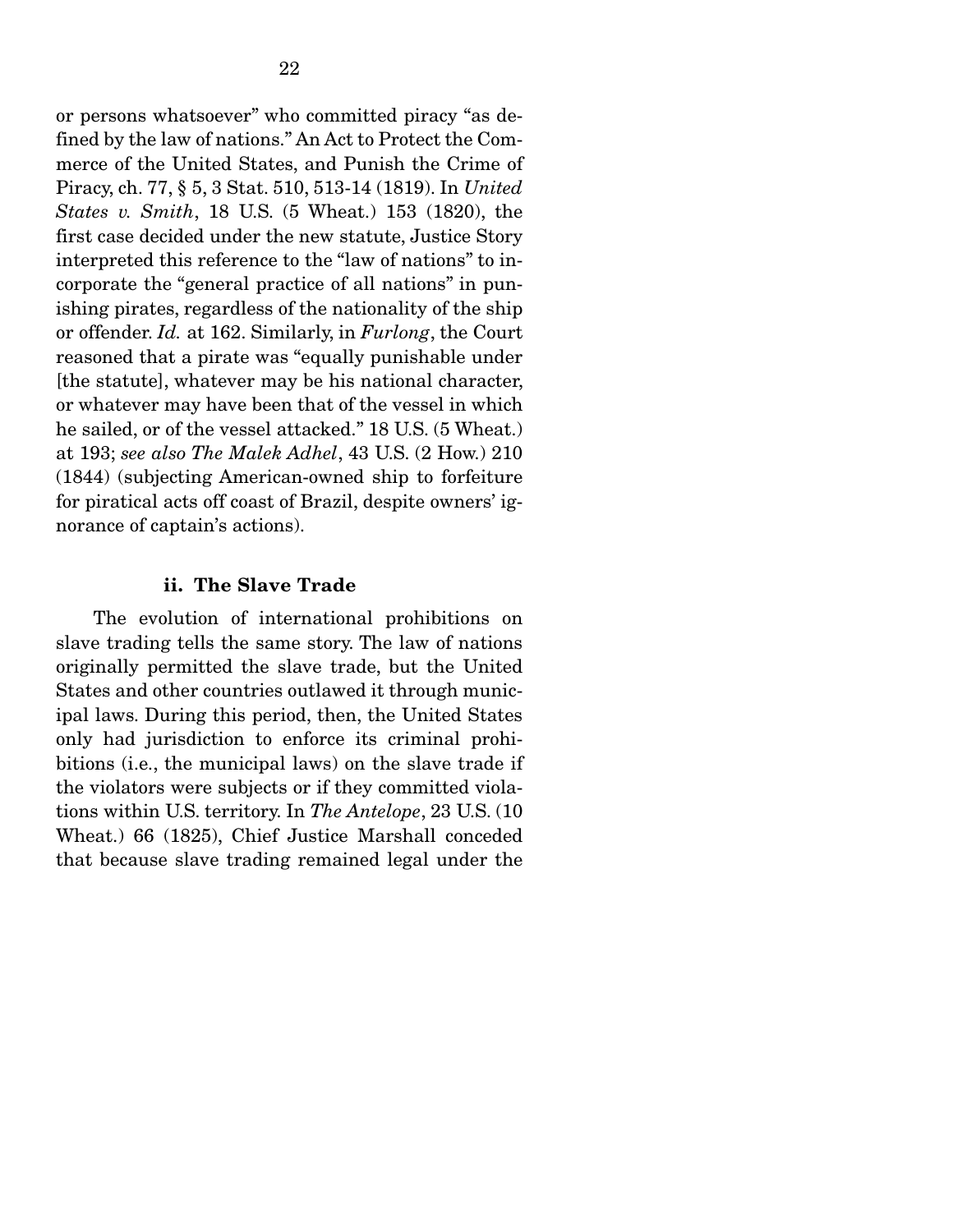law of nations, the slaves onboard a Spanish-owned ship captured by the U.S. Navy had to be returned to their Spanish owners. *Id.* at 122, 132-33. Without a pervasive law of nations norm, "the legality of the capture of a vessel engaged in the slave trade[ ] depends on the law of the country to which the vessel belongs." *Id.* at 118. Because only municipal laws applied, Spain was responsible for punishing its subjects, just as the United States would punish its own subjects.

 Subsequently, in the mid-nineteenth century, the law of nations evolved to prohibit slave trading. This evolution had no effect on the sovereign's responsibility to address its subjects' wrongs. Because subjects owed allegiance to a sovereign, the sovereign's courts would apply both the law of nations and municipal law. As with piracy, a single "subject" could be liable in multiple jurisdictions because slave traders owed temporary and permanent allegiances to different countries.

 For example, after Americans seized a slave trading ship allegedly owned by French citizens and flying the French flag off the coast of Africa, they brought it to the United States to be tried for violating two sources of law: U.S. penal statutes and the law of nations. *See United States v. The La Jeune Eugenie*, 26 F. Cas. 832, 840 (C.C.D. Mass. 1822) (No. 15,551). As in the Marbois incident, the French government asked to transfer the case to French jurisdiction, as it was "a French vessel, owned by French subjects." *Id.* at 840. The U.S. Executive Branch agreed, requesting that the U.S. court transfer the case to "the domestic forum of the sovereign of the owners." *Id.* at 851. Justice Story,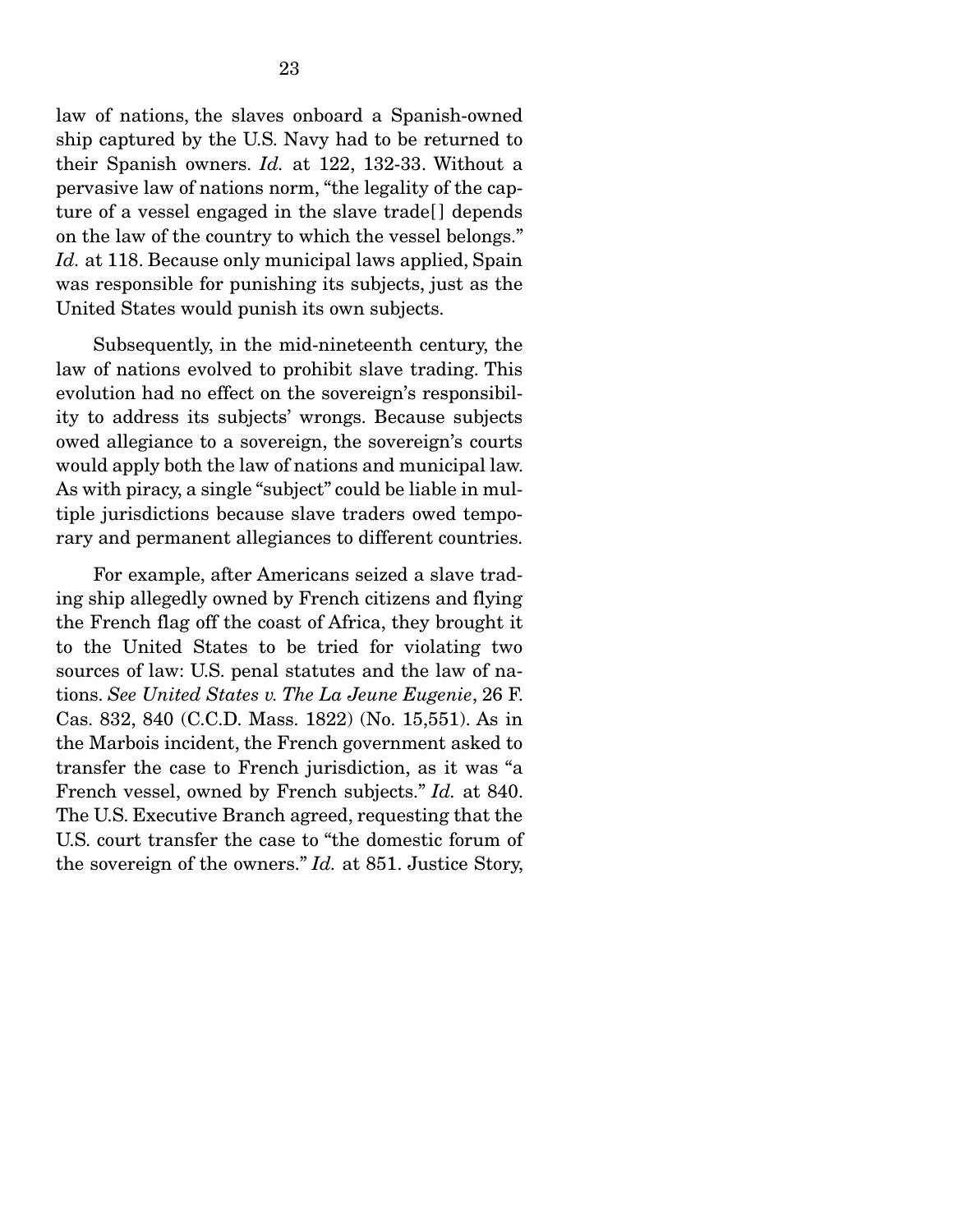sitting as a circuit judge, noted that "American courts of judicature are not hungry after jurisdiction in foreign causes," but found that he nonetheless had jurisdiction to hear the case. *Id.* First, U.S. admiralty jurisdiction allowed the court to determine if the ship was properly searched and taken under the law of nations. Additionally, although the ship flew the French flag, it had been built and previously registered in the United States. *Id.* at 841. Justice Story refused to credit the ship's alleged French nationality, finding instead that:

[E]very nation has a right to seize the property of its own offending subjects on the high seas, whenever it has become subject to forfeiture; and it cannot for a moment, be admitted, that the fact, that the property is disguised under a foreign flag, or foreign papers, interposes a just bar to the exercise of that right.

*Id.* at 843. Given this accepted principle, and because the slave trade was "admitted by almost all commercial nations as incurably unjust and inhuman," *id.* at 847, Justice Story held that the ship violated the law of nations, as well as U.S. and French penal laws prohibiting the slave trade, *id.* at 848. However, to appease the French government, Justice Story turned the seized ship and property over to the French consul for final judgment and declined to declare the ship forfeit. *Id.* at 851.

--------------------------------- ---------------------------------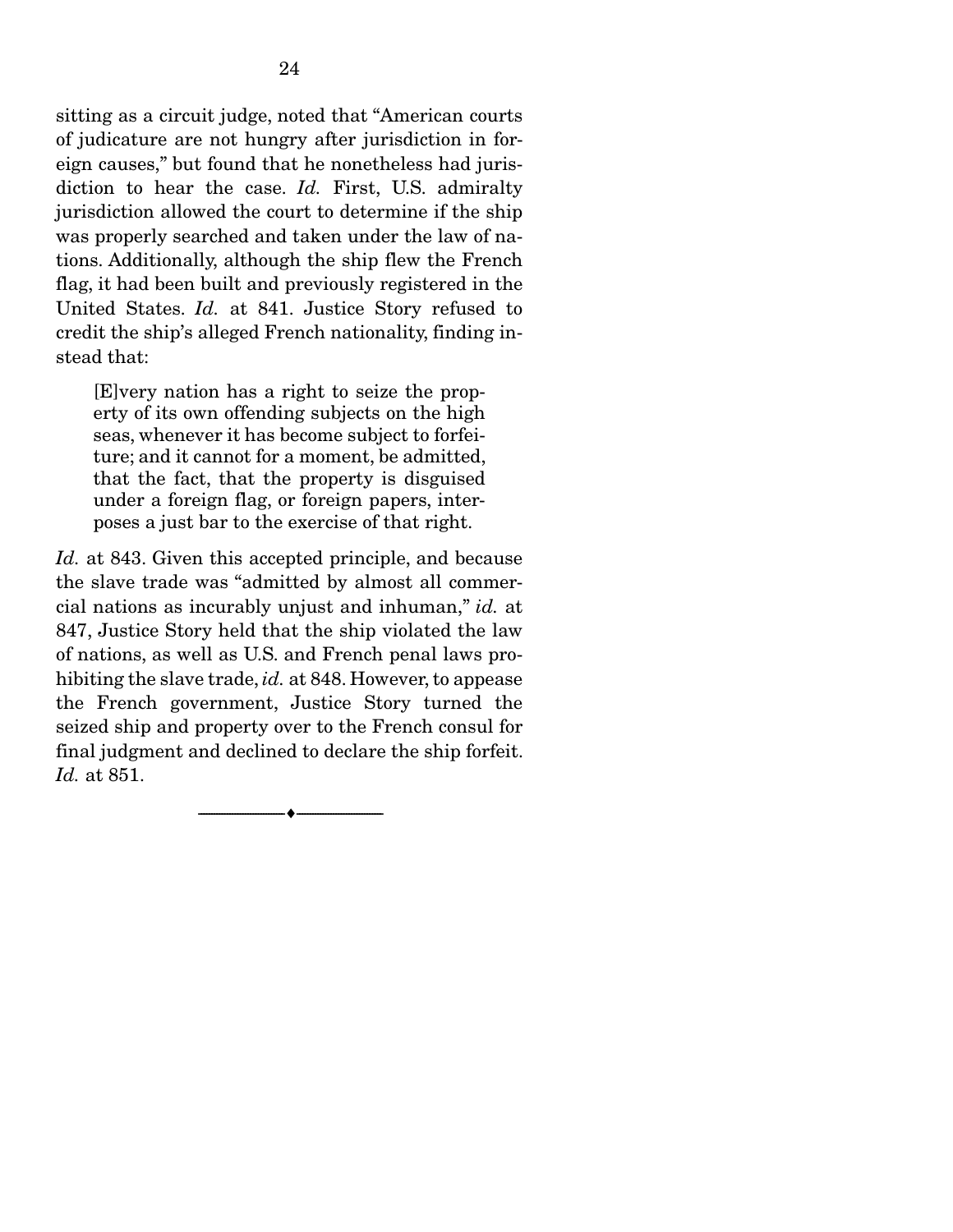### **CONCLUSION**

The ATS must be understood in the context of the well-established rule that if a country failed to redress the wrongs of its subjects, it became an accessory to their wrongs. *Amici* thus urge the court to recognize that the ATS applies to actions involving U.S. defendants, such as the instant case. Adopting a different rule would contravene the history and purpose of the statute.

Respectfully submitted,

TYLER R. GIANNINI *Counsel of Record* SUSAN H. FARBSTEIN INT'L HUMAN RIGHTS CLINIC HARVARD LAW SCHOOL 6 Everett Street, 3rd Floor Cambridge, MA 02138 (617) 495-9263 giannini@law.harvard.edu sfarbstein@law.harvard.edu

*Attorneys for* Amici Curiae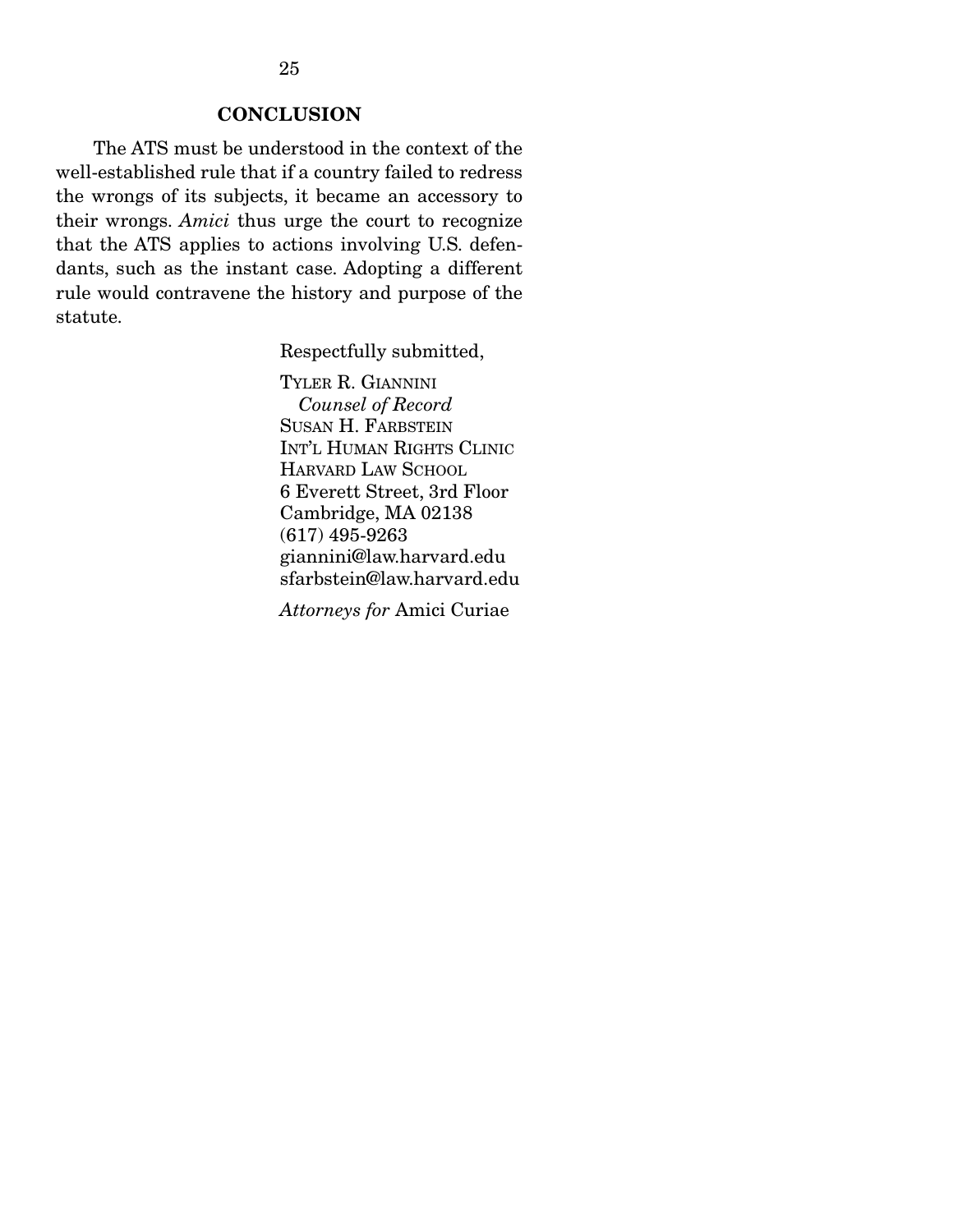## APPENDIX A

## LIST OF *AMICI CURIAE*\*

#### Barbara Aronstein Black

George Welwood Murray Professor Emerita of Legal History Columbia Law School

#### William R. Casto

Paul Whitfield Horn University Professor Texas Tech University School of Law

### Stanley N. Katz

Lecturer with Rank of Professor in Public and International Affairs Woodrow Wilson School of Public and International Affairs Princeton University

### Michael Lobban

Professor of Legal History London School of Economics

#### Samuel Moyn

Jeremiah Smith, Jr. Professor of Law, Professor of History Harvard Law School

#### Anne-Marie Slaughter

Bert G. Kerstetter '66 University Professor of Politics and International Affairs Woodrow Wilson School of Public and International Affairs Princeton University

 <sup>\*</sup> Affiliations are provided for identification purposes only.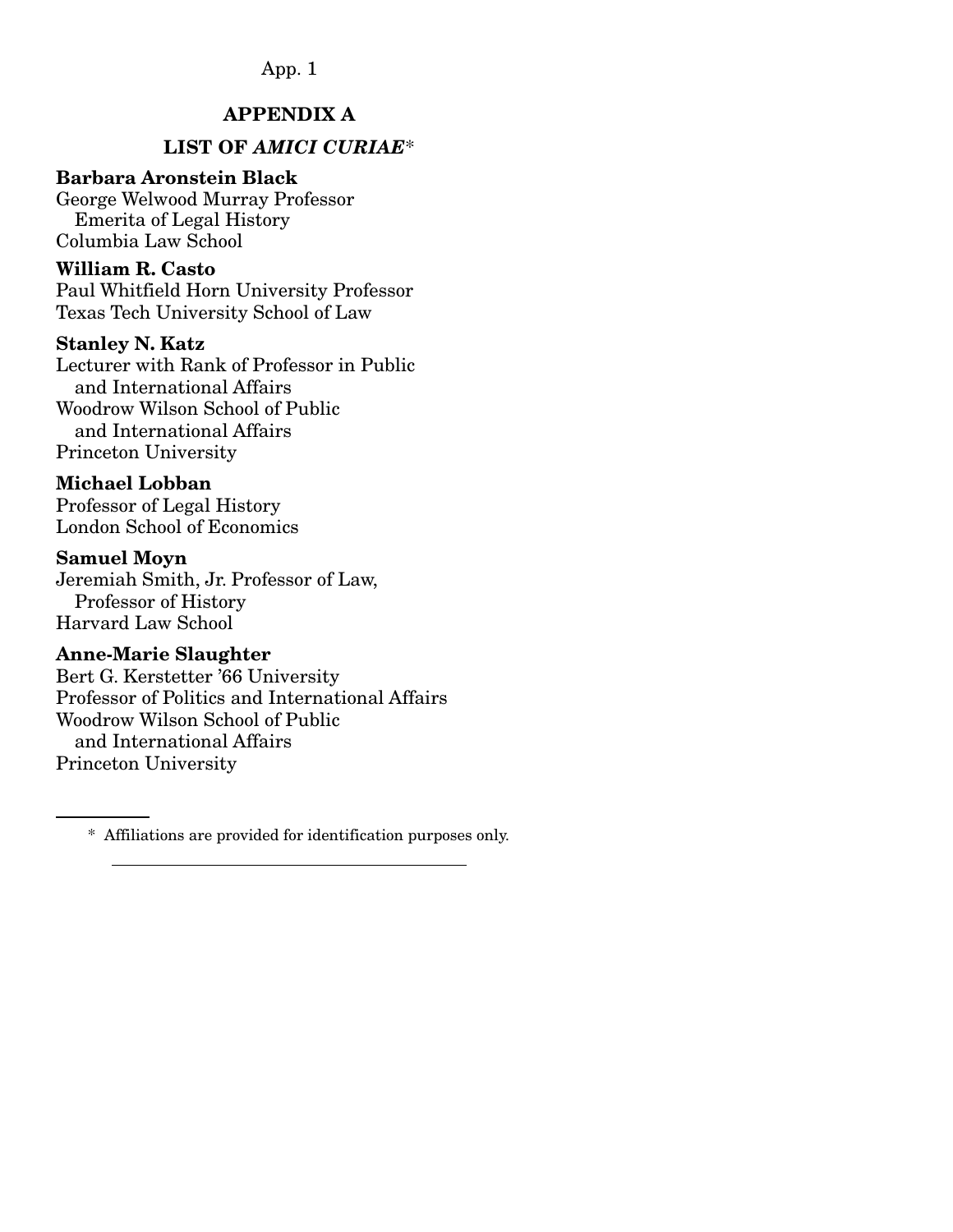#### APPENDIX B

### MEMORIAL OF ZACHARY MACAULAY AND JOHN TILLEY (NOV. 28, 1794) Transcription from Original

 This 1794 Memorial is from Zachary Macaulay, Acting Governor of the Sierra Leone Company, and John Tilley, the Agent of the Andersons, Merchants in London who owned Bance Island in British Sierra Leone. Memorial of Zachary Macaulay, Acting Governor of the Honorable the Sierra Leone Co.'s Colony at Sierra Leone, and John Tilley, Agent of Messrs John and Alexander Anderson to the Right Honorable Lord Grenville, One of His Majesty's Principal Sec'ys of State (Nov. 28, 1794) (on file with U.S. National Archives in Boston, MA, Microfilm M-50, Roll 2, Record Group RG-59); *see also* Memorial of Zachary Macaulay, Acting Governor of the Honorable the Sierra Leone Co.'s Colony at Sierra Leone, and John Tilley, Agent of Messrs John and Alexander Anderson to the Right Honorable Lord Grenville, One of His Majesty's Principal Sec'ys of State (Nov. 28, 1794) (on file with British National Archives in Kew, United Kingdom, Microfilm "America" 1794-95 FO 5/9 17-20). This Memorial accompanied the Letter from George Hammond to Edmund Randolph. Appendix C; *see also* Letter from George Hammond, Minister Plenipotentiary of His Britannic Majesty, to Edmund Randolph, Sec'y of State, United States of Am. (April 15, 1795) (on file with British National Archives in Kew, United Kingdom, Microfilm "America" 1794-95 FO 5/9 11-16) (showing Macaulay and Tilley Memorial delivered to Mr.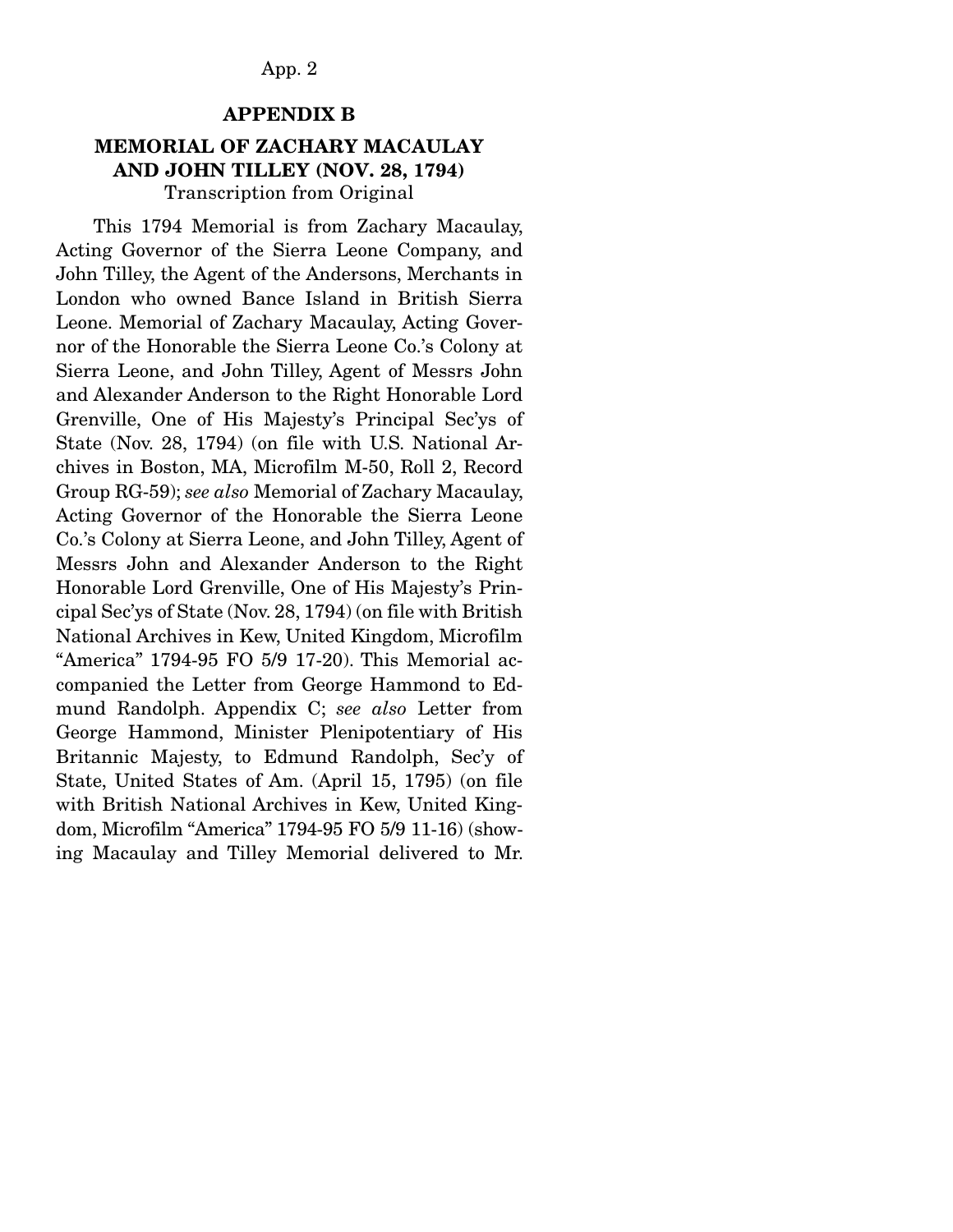Hammond in April 1795). The Memorial is also referenced in the Bradford Opinion. *See Breach of Neutrality*, 1 Op. Att'y Gen. 57, 58 (1795).

## [Page 1]

To the Right Hon<sup>ble</sup> Lord Grenville one of his Majesty's principal Secretary's of State.

 The Memorial of Zachary Macaulay acting Governor of the Honble the Sierra Leone Company's Colony of Sierra Leone, on the coast of Africa, and of John Tilley Agent of Messrs John and Alexander Anderson, Merchants in London, and proprietors of Bance Island an establishment, on the said coast, Sheweth

 That on the 28th of September last a french fleet consisting of, one fifty gun ship, two frigates, two armed brigs, with several armed prizes, did enter the river Sierra Leone, and did take the Hon<sup>ble</sup> the Sierra Leone Company's chief establishment of Freetown, and also Bance Island the establishment as is stated above of Messrs John and Alexander Anderson's

 That contrary to the existing neutrality between the British and American Governments, certain American subjects trading

## [Page 2]

to this coast, did voluntarily join themselves to the French fleet, and were aiding and abeting [sic] in attacking and destroying the property of British subjects at the above named places and elsewhere, as your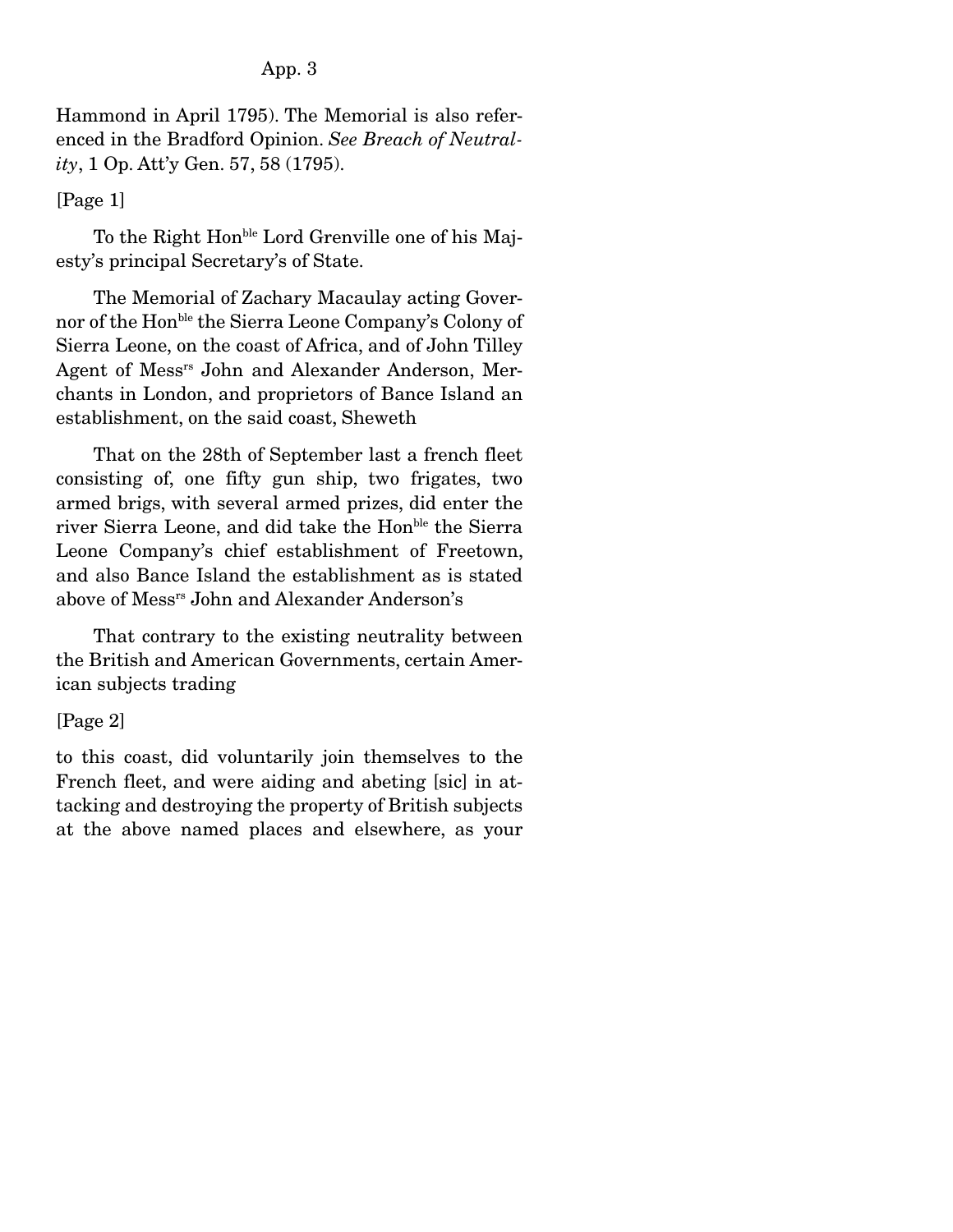memorialists will take the liberty of stating more particularly to your Lordship.

 That an American subject of the name of David Newell, commanding a schooner called the Massachusetts belonging to Boston in the state of Massachusetts, the property as your memorialists believe of Daniel Macniel a Citizen of Boston in the said state of Massachusetts, did with the consent and concurrence of the said Daniel Macniel who was then and there present, voluntarily assist in piloting the said french fleet from the Isle de Loss to the river Sierra Leone.

 That when the French had taken Freetown, the said David Newell, did land there with arms in his hands and at the head

### [Page 3]

of a party of French soldiers, whom he conducted to the house of the acting Governor one of your memorialists

 That the said David Newell did make use of violent and threatening language towards your said memorialists and others, declaring aloud that it was now an American war, and he was resolved to do all the injury in his power to the persons and property of the inhabitants of Freetown.

 That the said David Newell was active in exciting the French soldiery to the commission of excesses, and was aiding and abetting in plundering of their property the Hon<sup>ble</sup> the Sierra Leone Company and other individuals British subjects.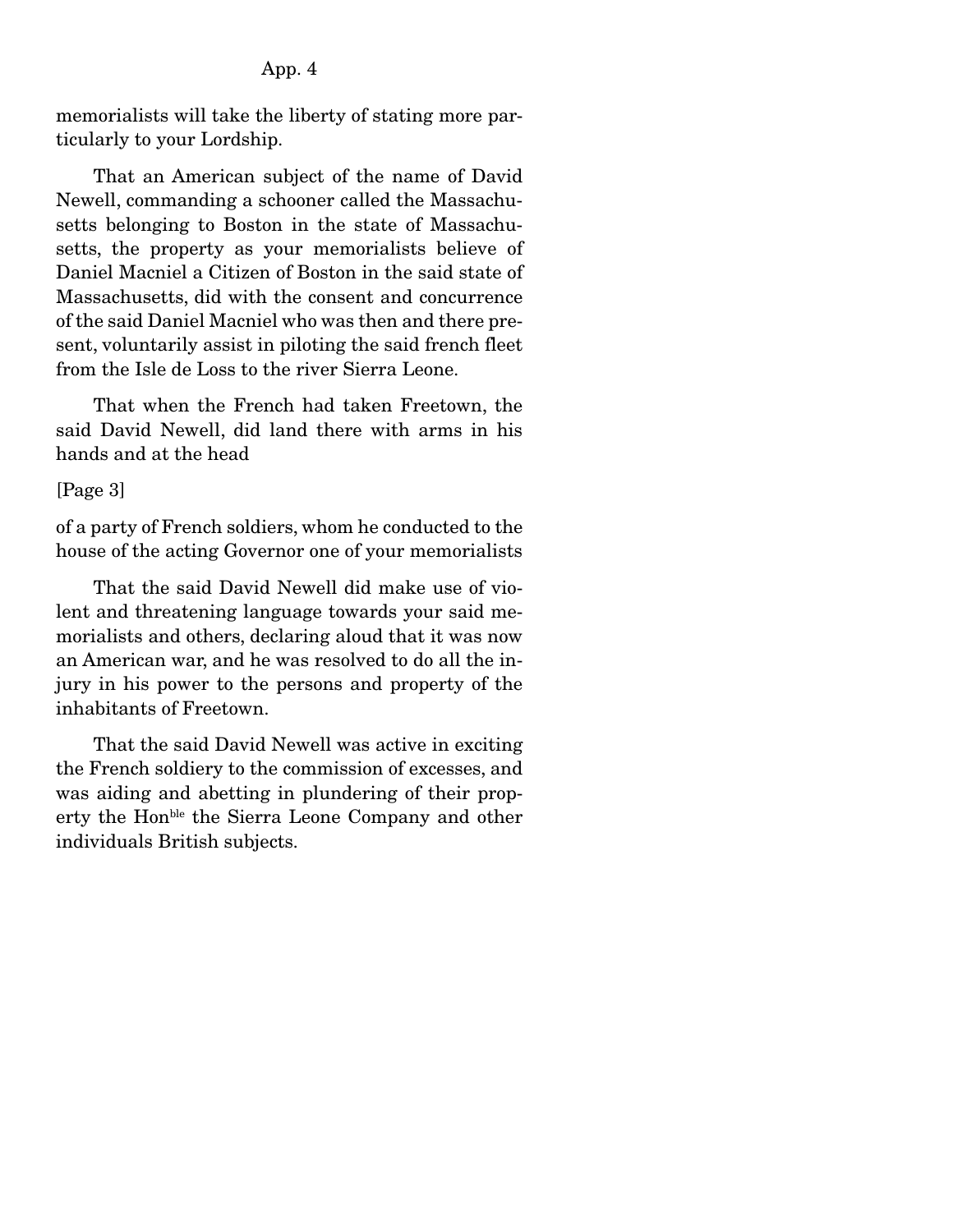That on the same day, namely the 28th day of Septr last the said David Newell, did assist in piloting a French frigate up the River Sierra Leone to Bance Island, which place was attacked by the said frigate and two other vessels, and on the 30th day of September was taken and destroyed

#### [Page 4]

 That as a reward to the said Daniel Macniel and to the said David Newell for their services, the French Commodore did deliver to the said David Newell on board the Schooner commanded by him called the Massachusetts a considerable quantity of goods, which had been the property of British subjects.

 That another American subject of the name of Peter William Mariner, who during the last war had acted has [sic] a Lieutenant on board of one of his Majesty's ships but now commanding a Schooner, belonging to New-York called the \_\_\_ the joint property as your memorialists believe, of Geo Bolland late of the Island of Bananas, on the coast of Africa, a British subject and

Rich a citizen of New-York did in like manner voluntarily assist in conducting the said French fleet from the Isle de Loss to the river Sierra Leone.

 That the said Peter Wm Mariner did also land at Freetown in company of the French with arms in his hands and was

#### [Page 5]

exceedingly active in promoting the pillage of the place.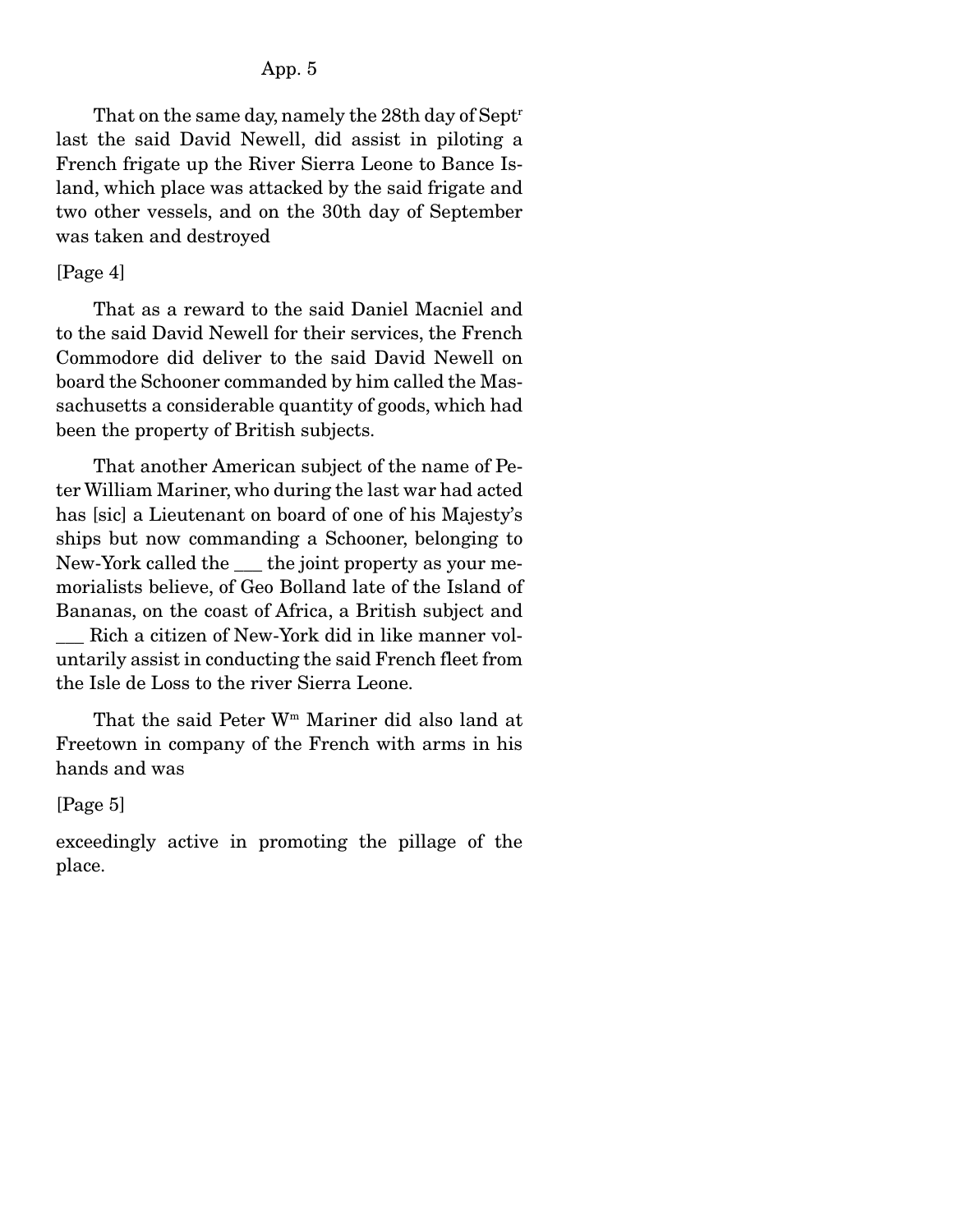That the said Peter  $W<sup>m</sup>$  Mariner was more eager in his endeavors to injure the persons and property of British subjects than the French themselves, whom he the said Peter  $W<sup>m</sup>$  Mariner instigated to the commission of enormities by every mean [sic] in his power, often declaring that his heart's desire was to wring his hands in the blood of Englishmen.

That on the 29th day of Sept<sup>r</sup> last the said Peter Wm Mariner did voluntarily go in a sloop commanded by him, and carrying American colours in pursuit of a sloop belonging the said Messrs John and Alexander Anderson of London, which had taken refuge in Pirat[e]'s bay, in the River Sierra Leone. That on the same day, the said Peter W<sup>m</sup> Mariner did seize the said sloop and did deliver her up as a prize to the French Commodore.

 That the said Peter Wm Mariner did receive from the French Commodore as a reward for his exertions a Cutter which had been the property

#### [Page 6]

of the Honble the Sierra Leone Company called the Thornton together with a considerable quantity of goods, which had been the property of British subjects.

That the said Peter  $W<sup>m</sup>$  Mariner did also carry off from Freetown and apply to his own use a great variety of articles the property of British subjects; particularly a library of books belonging to the Hon<sup>ble</sup> the Sierra Leone Company, which there is reason to believe would not have been carried off by the French.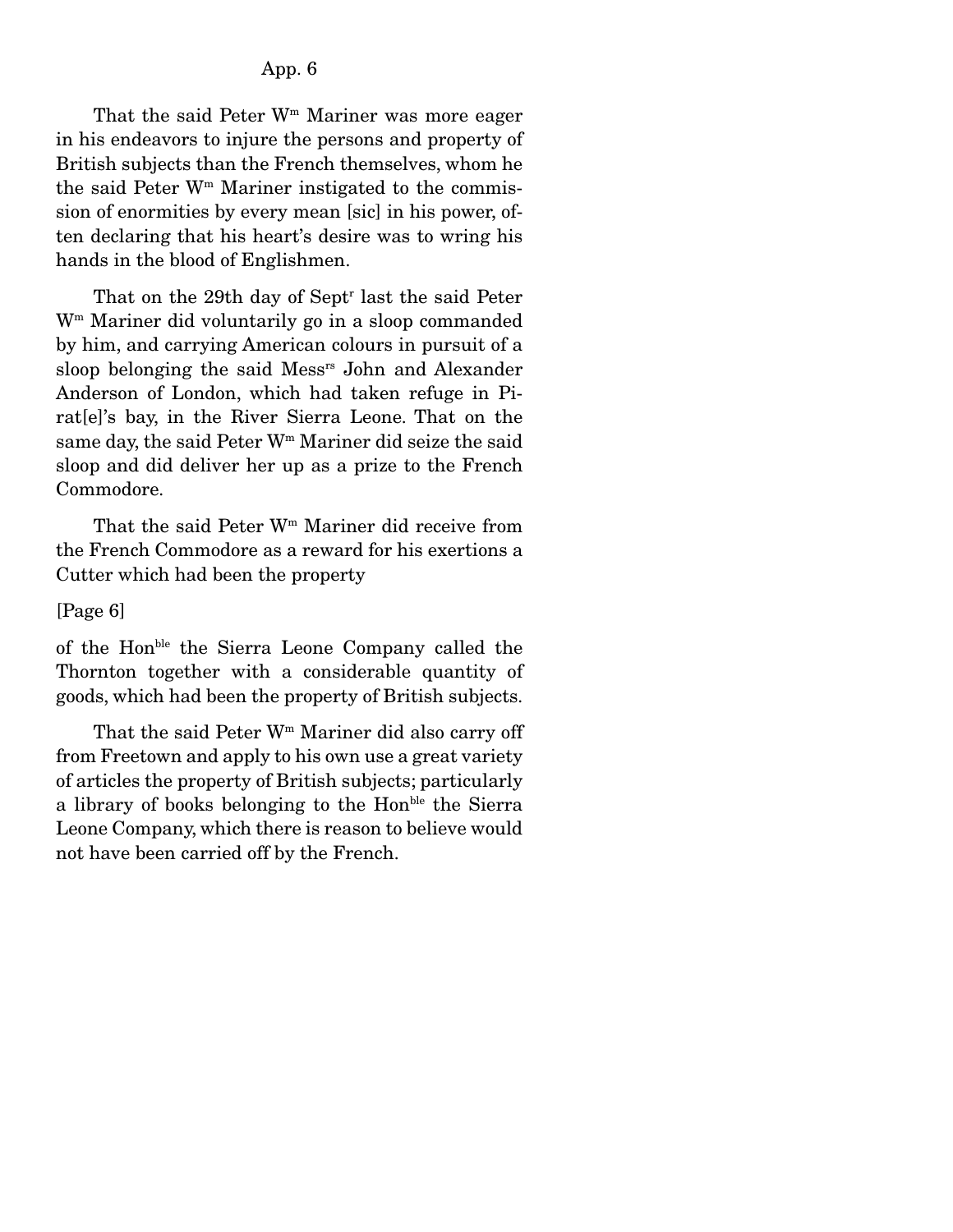That on the 7<sup>th</sup> day of Oct<sup>r</sup> last the said Peter  $W<sup>m</sup>$ Mariner did receive on board the said Cutter Thornton commanded by him, a number of armed Frenchmen, with whom and in company of a French armed brig, he did voluntarily go in pursuit of a ship in the offing, which proved to be the Duke of Bucclugh of London John Maclean Master. That by the orders of the said Peter Wm Mariner, a boat belonging to the said Duke of Bucclugh was seized, and the chief mate of the said Duke of Bucclugh who was on board the boat made prisoner.

#### [Page 7]

That the said Peter W<sup>m</sup> Mariner did hail the said Duke of Bucclugh and did desire the said John Maclean to strike his colours, and to surrender to the said Cutter Thornton which he the said Peter  $W<sup>m</sup>$  Mariner commanded. That on the said John Maclean refusing to strike the said Peter Wm Mariner did fire a four pound shot at the said Duke of Bucclugh.

That on the 9th day of Oct<sup>r</sup> last, the said Peter  $W^m$ Mariner did in the said Cutter Thornton commanded by him voluntarily accompany three French vessels in pursuit of the Ship Harpy of London Daniel Telford Master, which ship they captured.

 That the said Peter F Mariner did shew himself on all occasions the determined and inveterate enemy of British subjects, and was a cause together with the beforementioned [sic] persons Daniel Macniel and David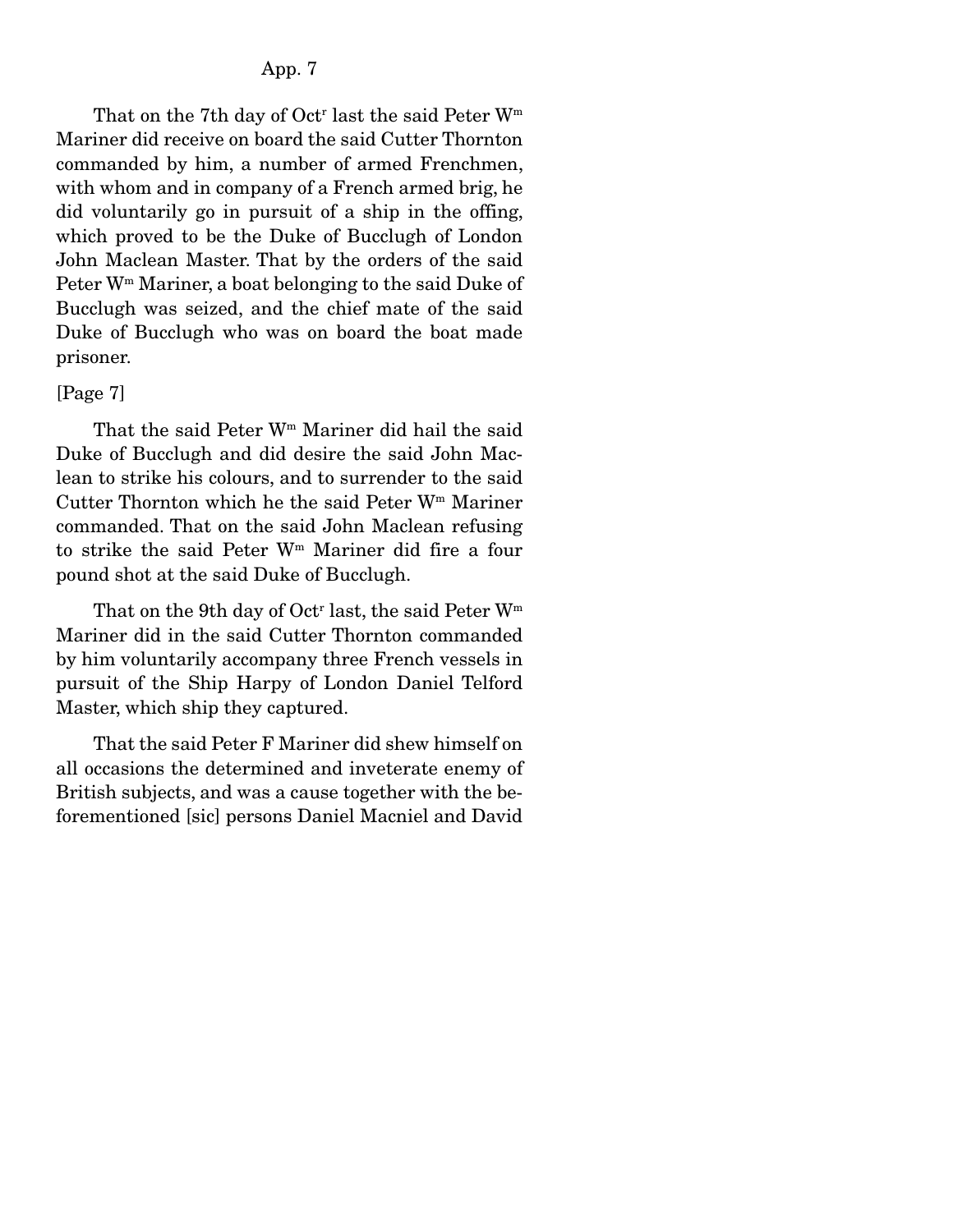Newell of considerably more injury being done to British property on this coast, than without their aid could have been done.

That your memorialists

## [Page 8]

are ready to produce legal evidence of [the] above facts, which they submit to your Lordship's judgment in the confidence that they will be taken into serious consideration both that the parties concerned may obtain such redress as is to be had and that such wanton aggressions on the part of subjects of a neutral government may meet their due punishment

 That in confirmation of the above your memorialists do affix to these presents which are contained on this and the nine preceding pages their hands and seals at Freetown this 28th day of Novr 1794

Signed Zachary Macaulay (LS) John Tilley (LS)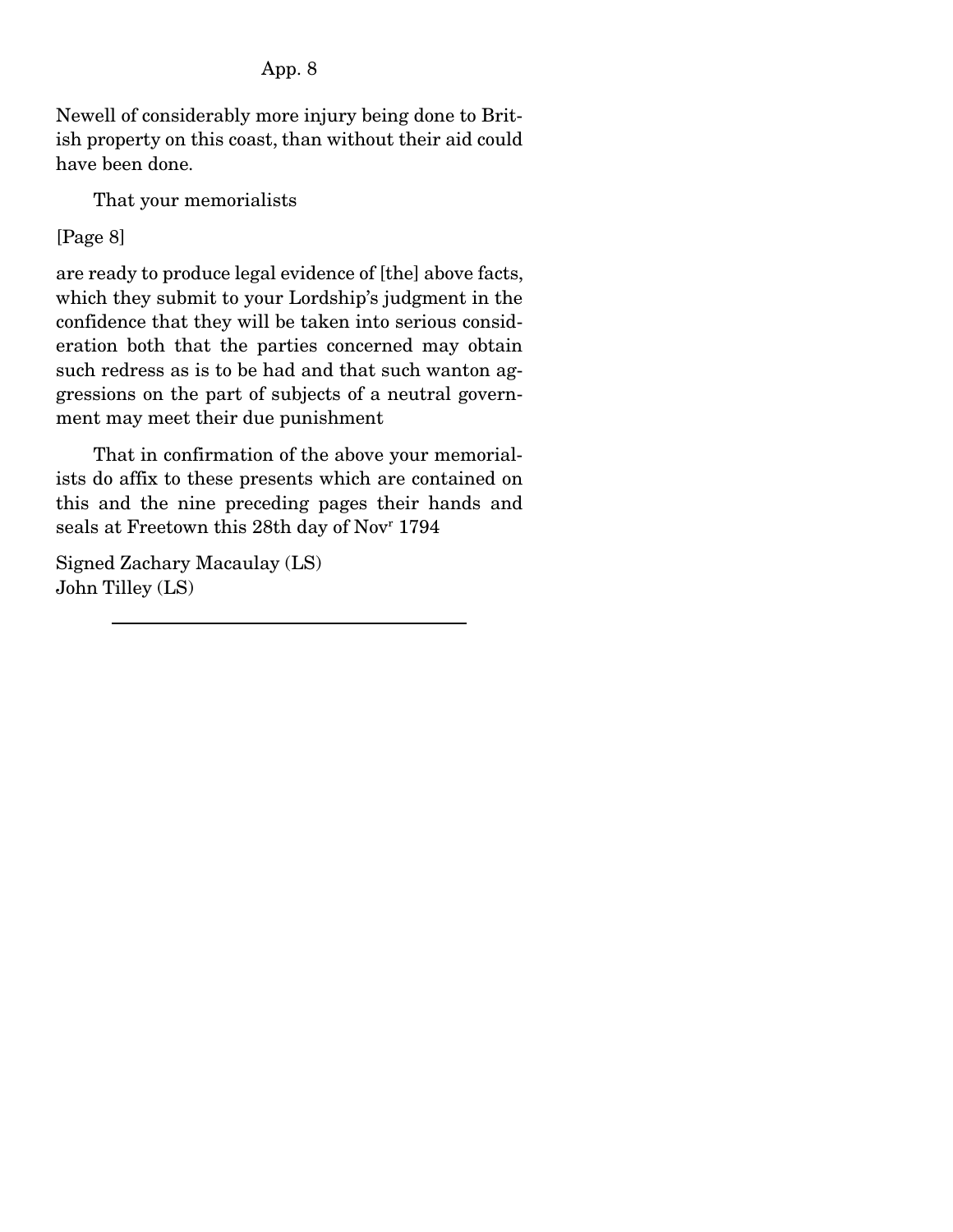#### APPENDIX C

## LETTER FROM GEORGE HAMMOND (JUNE 25, 1795) Transcription from Original

 This letter, dated June 25, 1795, was addressed to Edmund Randolph, the U.S. Secretary of State, from George Hammond, the British Minister Plenipotentiary. Letter from George Hammond, Minister Plenipotentiary of His Britannic Majesty, to Edmund Randolph, Sec'y of State, United States of Am. (June 25, 1795) (on file with U.S. National Archives in Boston, MA, Microfilm M-50, Roll 2, Record Group RG-59); *see also* Letter from George Hammond, Minister Plenipotentiary of His Britannic Majesty, to Edmund Randolph, Sec'y of State, United States of Am. (April 15, 1795) (on file with British National Archives in Kew, United Kingdom, Microfilm "America" 1794-95 FO 5/9 11-16) (draft letter). Mr. Randolph then delivered the letter to Attorney General William Bradford, requesting an opinion on the matter. Letter from Edmund Randolph, Sec'y of State, United States of Am. to William Bradford, Att'y Gen., United States of Am. (June 30, 1795) (on file with U.S. National Archives in Boston, MA, Microfilm M-40, Roll 8, Record Group RG-59). Attorney General Bradford referenced the letter from Mr. Hammond in his opinion on the Sierra Leone incident. *See Breach of Neutrality*, 1 Op. Att'y Gen. 57, 58 (1795).

[Page 1]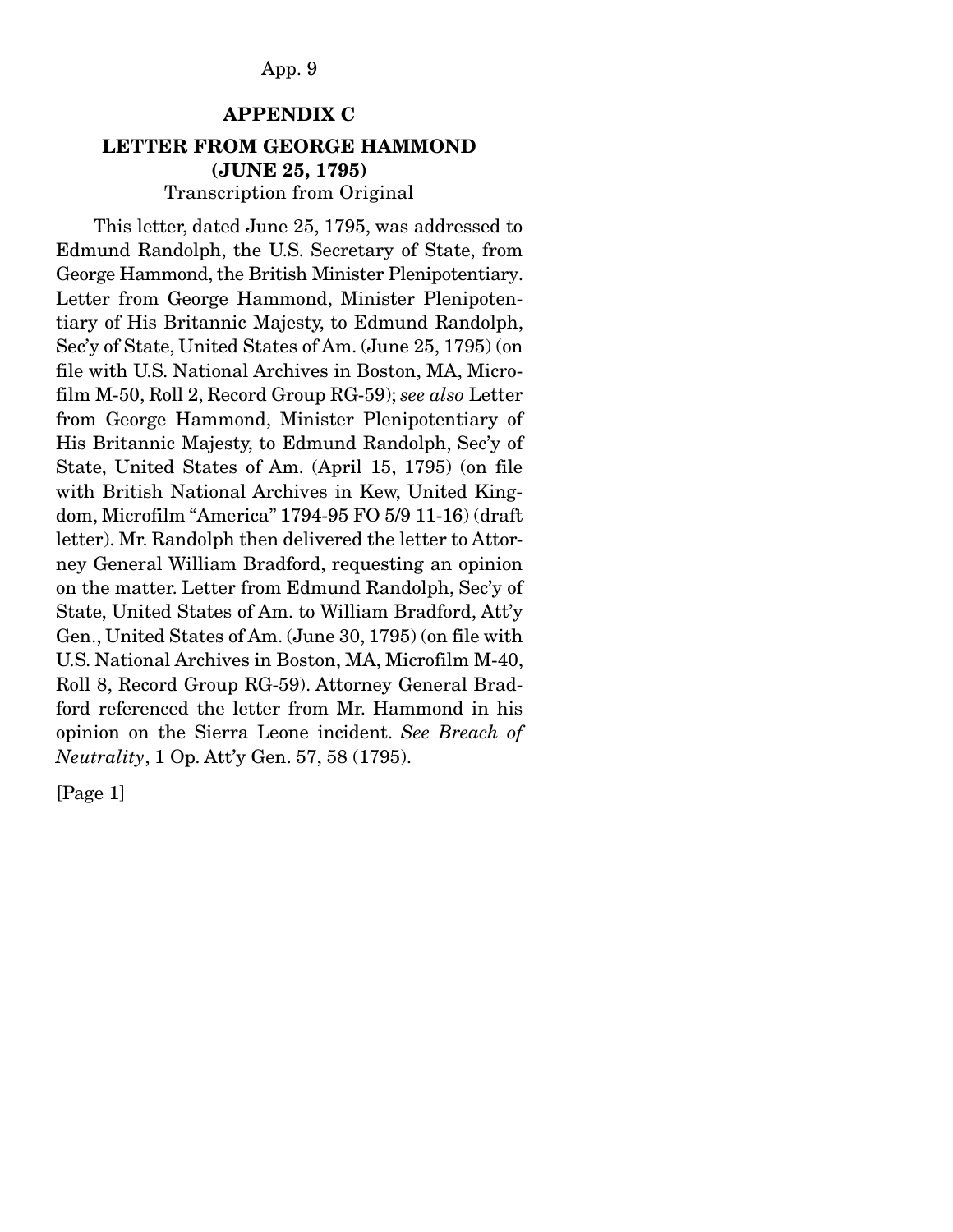The Undersigned Minister Plenipotentiary of His Britannic Majesty has received instructions to lay before the Government of the United States the inclosed memorial[s?] from the acting Governor of the British Colony of Sierra Leone on the coast of Africa, and from the Agent of Messrs John and Alexander Anderson, Proprietors of Bance Island on the same Coast.

 The Undersigned in communicating this Paper to the Secretary of State does not think it necessary to dwell either on the nature or the importance of the particular transactions which are there stated.

 He would not however do Justice to the friendly dispositions of his Court, or to the principles upon which the present political relations of the two Countries are established, if upon an occasion of so serious, and in its extent of

#### [Page 2]

of so unprecedented a nature, he were not to remark that the line of forbearance hitherto pursued by His Majesty under the circumstances of similar though less aggravated offences cannot be considered as applicable to the present case.

 The Citizens of the United States mentioned in the inclosed paper[s?], if they were not originally the authors of the expedition against the Settlements at Sierra Leone, have taken so decided and leading a part in the business, that the French crews and vessels employed on the same occasion, appear rather in the light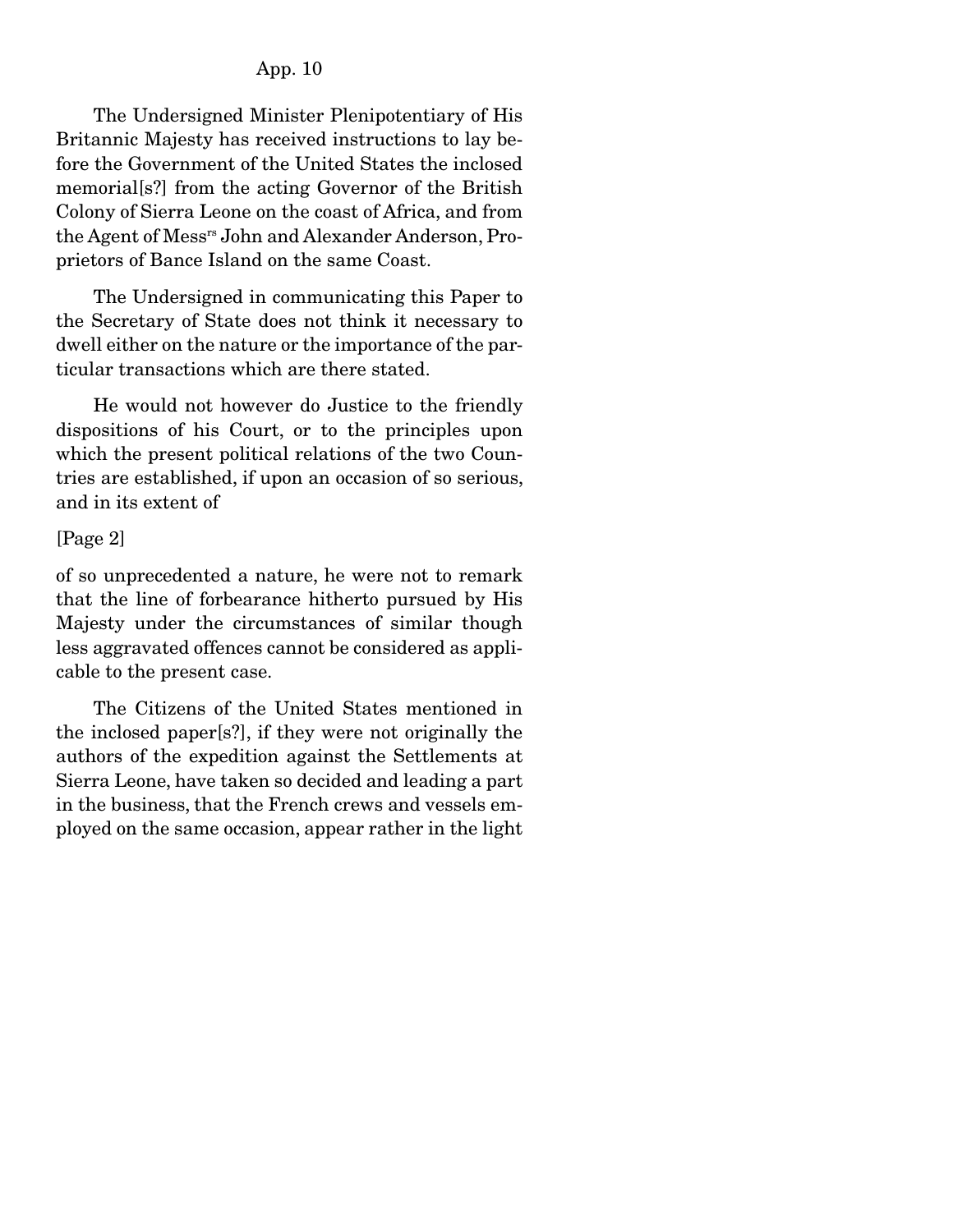of Instruments of hostility in their hands than as Principals in an enterprise undertaken against the Colony of a Power with whom France only was at war.

 The forbearance hitherto shewn by the British government towards those citizens of the United States who

## [Page 3]

who have been found in the actual commission of acts of hostility against His Majesty's subjects has proceeded partly from an unwillingness to carry to their full extent against the Individuals of a friendly Nation measures of severity which would however have been justified by the indisputable Laws of Nations, and partly from the persuasion that these acts however frequent have arisen at least in some degree from an ignorance on the part of the persons concerned, with respect to the extent of the crime which they were committing, and of the consequences to which they were making themselves liable. But even the circumstance of that forbearance entitles His Majesty to expect that more attention will be paid to His representations on the occasion of a transaction of the nature and extent of that complained of in this memorial. It might be stated with truth that under all the circumstances of the Case these proceedings

### [Page 4]

proceedings could hardly have been justified even by any state of hostility between two countries who had felt a common interest in the cause of humanity and in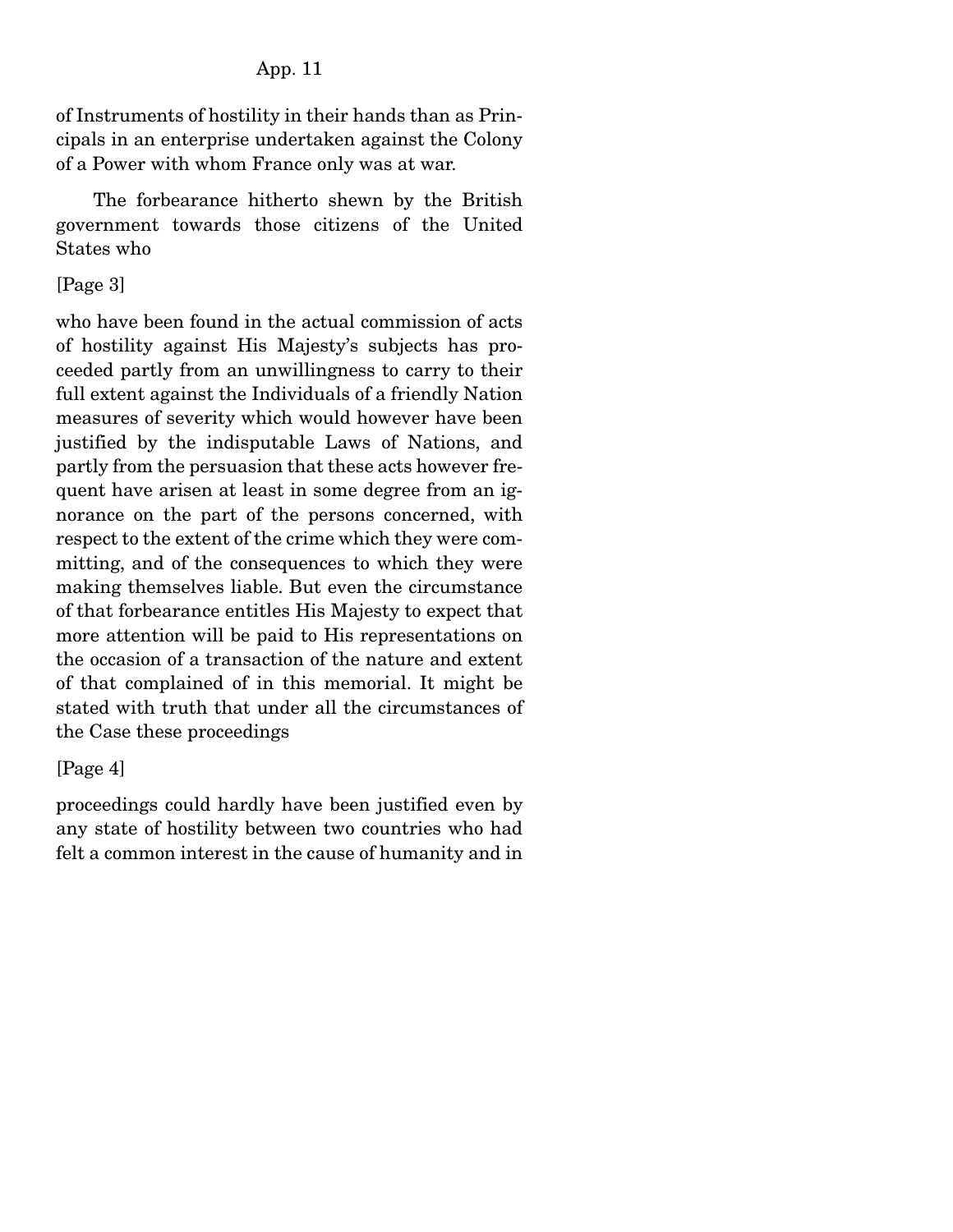the general welfare of mankind: How much more reason is there then for complaint when these acts are committed by the Citizens of a Power with whom His Majesty is living on terms of perfect Amity, and towards whom He had been anxious to shew every degree of attention and friendship. On all these grounds this case must be felt to be of a nature, which calls for the most serious attention of both governments; and the rather, because it appears by other accounts which have been received by the British government, that similar practices are daily multiplying in the West Indies and elsewhere. The King is confident that the United States will feel the necessity of adopting the most vigorous measures with a view to restrain in future such illegal and piratical aggressions which must

## [Page 5]

must be as repugnant to the wishes and intentions of the American government as they are contrary to all the principles of Justice and all the established rules of neutrality. And His Majesty trusts on the present occasion, that to the ample indemnification of the parties aggrieved will be added such exemplary punishment of the offenders as may satisfy the just claims of the British government, and secure to the two Countries the uninterrupted enjoyment of that intercourse of friendship and good understanding, which proceedings of